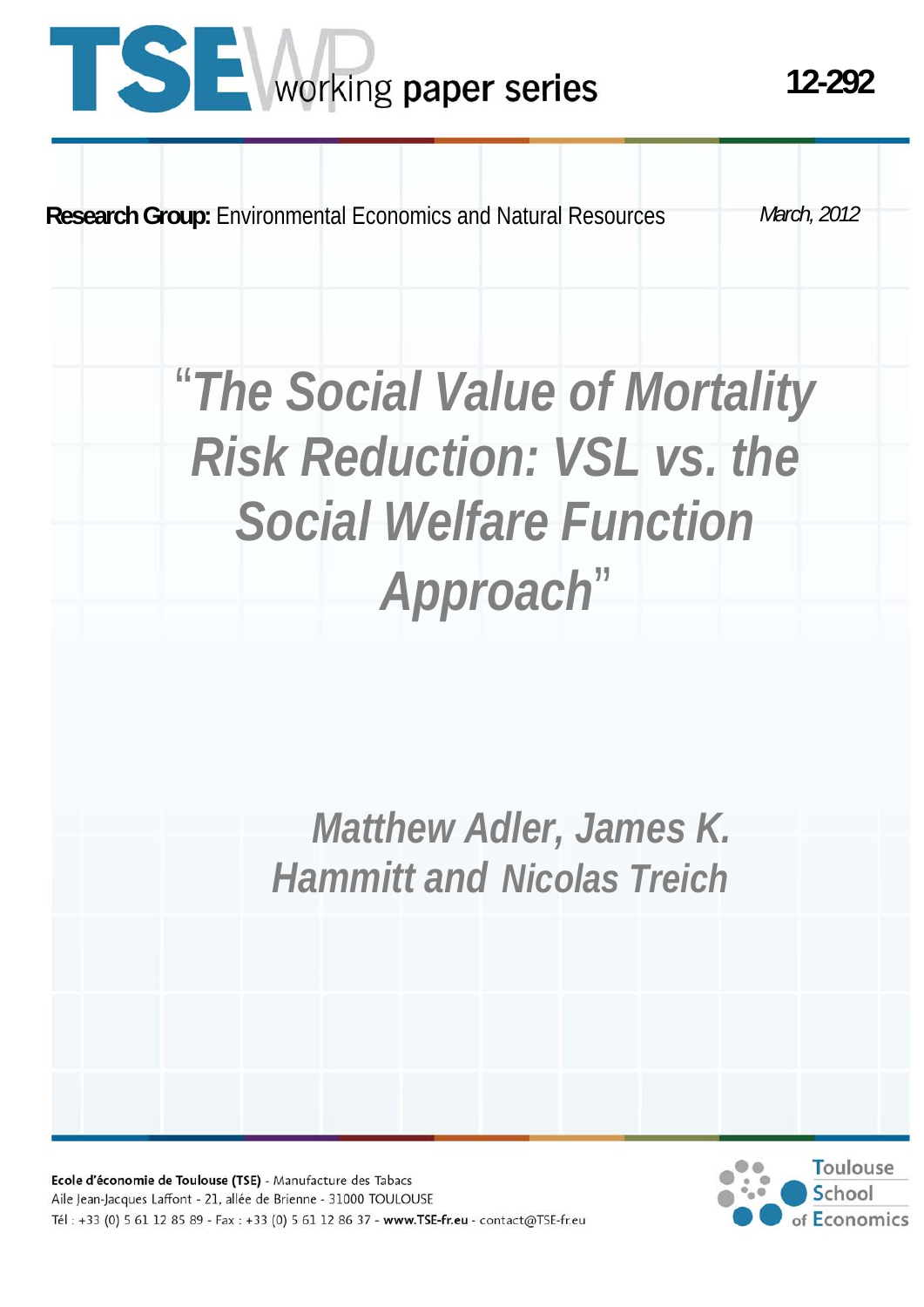#### **The Social Value of Mortality Risk Reduction:**

#### **VSL vs. the Social Welfare Function Approach**

Matthew D. Adler

University of Pennsylvania Law School 3400 Chestnut Street Philadelphia, PA 19104, USA tel: 215 898 4571, email: madler@law.upenn.edu

James K. Hammitt

Harvard University (Center for Risk Analysis) 718 Huntington Ave., Boston, MA 02115, USA

Toulouse School of Economics (LERNA-INRA) 21 allée de Brienne, 31000 Toulouse, France tel: +33 (0)5 61 12 86 22; email: jkh@harvard.edu

Nicolas Treich

Toulouse School of Economics (LERNA-INRA) 21 allée de Brienne, 31000 Toulouse, France tel: +33 (0)5 61 12 85 14; email: nicolas.treich@tse-fr.eu

March 2012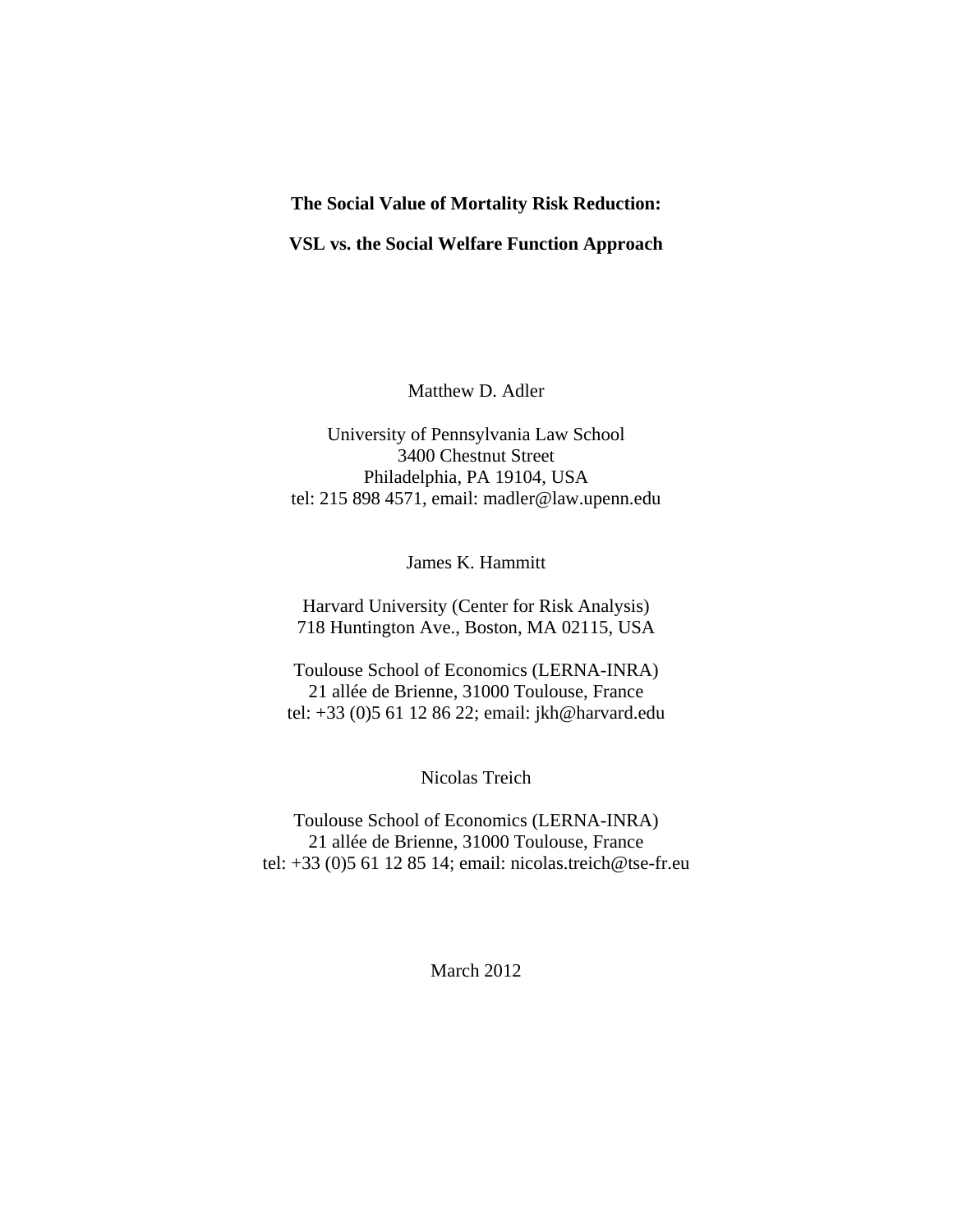# **Abstract**

We examine how different welfarist frameworks evaluate the social value of mortality riskreduction. These frameworks include classical, distributively unweighted cost-benefit analysis i.e., the "value per statistical life" (VSL) approach—and three benchmark social welfare functions (SWF): a utilitarian SWF, an ex ante prioritarian SWF, and an ex post prioritarian SWF. We examine the conditions on individual utility and on the SWF under which these frameworks display the following five properties: i) wealth sensitivity, ii) sensitivity to baseline risk, iii) equal value of risk reduction, iv) preference for risk equity, and v) catastrophe aversion. We show that the particular manner in which VSL ranks risk-reduction measures is not necessarily shared by other welfarist frameworks, and we identify when the use of an ex ante or an ex post approach has different implications for risk policymaking.

**Keywords**: Value of statistical life, social welfare functions, cost-benefit analysis, equity, fairness, welfarism, risk policy.

**JEL**: D81, D61, D63, Q51.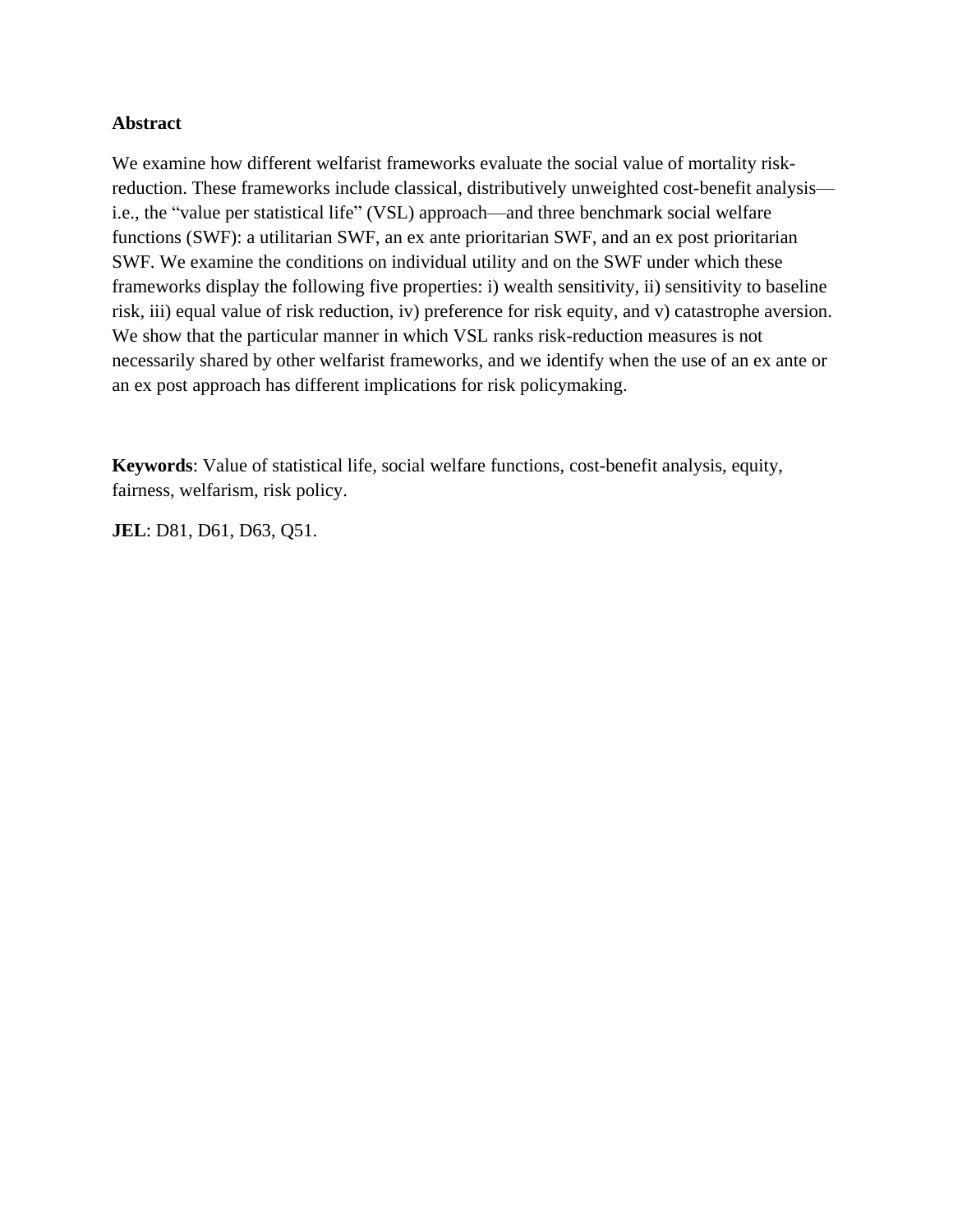## **Introduction**

 $\overline{a}$ 

Two, quite different intellectual traditions exist concerning cost-benefit analysis (CBA). One view, dominant in the United States, sees CBA as a way to identify projects that pass a Kaldor-Hicks compensation test and advocates summing unweighted compensating or equivalent variations. Another approach, influential in the U.K. and Europe, sees the "social welfare function" (SWF) as the fundamental basis for policymaking.<sup>1</sup> CBA can generally mimic the effect of a SWF if compensating or equivalent variations are multiplied by distributive weights that reflect the declining marginal utility of wealth and also, perhaps, social inequality aversion.

Scholarship regarding the "value per statistical life" (VSL) has, almost invariably, taken the Kaldor-Hicks approach. VSL is the marginal rate of substitution between fatality risk in a specified time period, and wealth. In other words, it is the (distributively unweighted) change in an individual's wealth required to compensate him for a small change in his risk of dying during the period, divided by the risk change.

The social value of mortality risk-reduction depends on our moral assumptions about risk and equity. American law (Executive Orders 12866 and 13563) instructs regulatory agencies to be sensitive to equity. Yet VSL has properties that can yield what are often viewed as inequitable evaluations of policy change. In particular, VSL does not value reductions in mortality risk equally. In some dimensions it favors those who are better off (individuals with higher wealth). In other dimensions, it favors the less well-off (individuals at higher risk of dying). But how does VSL generally compare with other frameworks?

This article formally examines the social value of mortality-risk reduction through the lens of a SWF. It asks: to what extent are the properties of VSL characteristic of various welfarist frameworks? If one views some of the implications of using VSL to value risk policies as inequitable, is there an SWF that exhibits a more attractive set of implications? In short, what happens if we shift from distributively unweighted CBA to some SWF as the societal tool for evaluating risk reductions?

Part I reviews the SWF approach. As recent scholarship has demonstrated, how to apply an SWF under uncertainty is an interesting and difficult problem. There are a wide range of possibilities, each with axiomatic advantages and disadvantages.

Part II discusses how three "benchmark" SWFs evaluate risk reduction—comparing them with each other, and with conventional CBA using VSL. The three benchmarks are: a utilitarian SWF, an "ex post" prioritarian (additively separable and strictly concave) SWF; and an "ex ante" prioritarian SWF. In order to make the comparison tractable, we use the standard, one-period

 $1^1$ To be sure, the concept of the SWF is hardly absent from scholarly discourse in the U.S. For example, it plays a central role in scholarship regarding optimal taxation. See, e.g., Kaplow (2008). However, it has been largely absent from U.S. scholarship and governmental practice regarding CBA.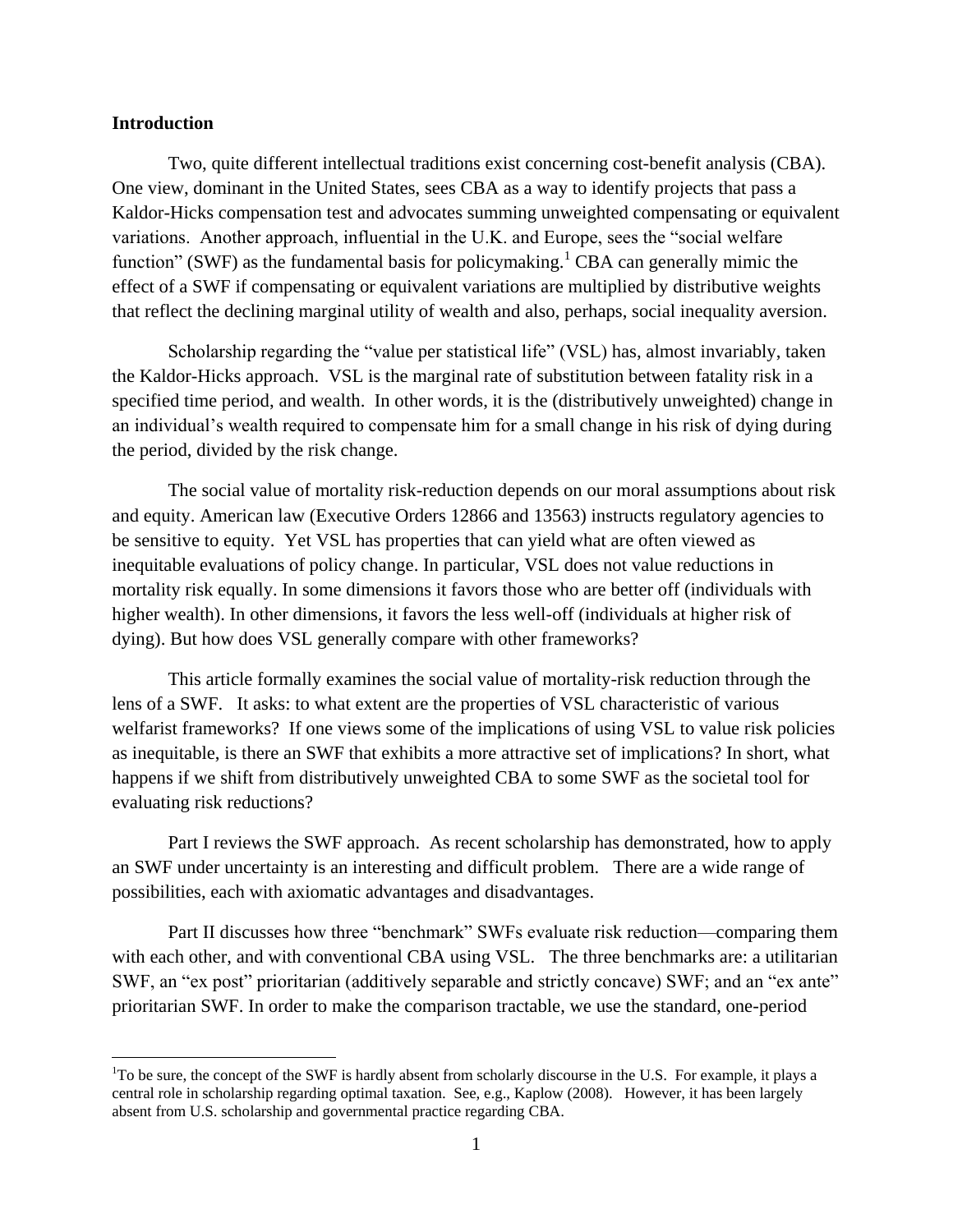model that is familiar from the VSL literature. We focus on five properties that have attracted interest in the economic and risk policy literature:

(1) *Wealth sensitivity*: Does the social value of risk reduction—as calculated by CBA or by the benchmark SWFs—increase with individual wealth? As is well known, VSL increases with wealth but cross-sectional differences in VSL attributable to wealth are virtually always suppressed in policy evaluation. Public /political resistance to differentiating VSL by wealth is so strong that use of a different (higher) VSL was rejected in a context where both the costs and benefits of regulation would fall on an identified higher-income group (airline passengers; Viscusi 2009). In contrast, increases in VSL attributable to future income growth are often incorporated in analyses (Robinson 2007). As we shall see, the social value of risk reduction increases with wealth for CBA and for the utilitarian SWF. By contrast, the ex ante and ex post prioritarian SWFs need not be positively sensitive to individual wealth in valuing risk reduction.

(2) *Sensitivity to baseline risk*. Does the social value of risk reduction depend on the individual's baseline risk of dying? This property, the "dead-anyway effect" (Pratt and Zeckhauser 1996) is not only of intrinsic interest, but is closely connected to the problem of statistical versus identified lives (Hammitt and Treich 2007) and to the "rule of rescue", a moral imperative to give life-saving priority to people at high risk (Jonsen 1986). In contrast, we note that it has been recommended in some policy circles to not adjust the value of lifesaving programs for the health status of the affected population (European Commission 2001). The social value of risk reduction increases with baseline risk for CBA and the ex ante prioritarian SWF, but is independent of baseline risk for the utilitarian and ex post prioritarian SWFs.

(3) *Equal value of risk reduction*. This property requires insensitivity to both wealth and baseline risk, as well as to other factors such as age and health. The nearly ubiquitous use of a common VSL by a federal agency, the interest in harmonizing VSLs among agencies (e.g., U.S. Office of Management and Budget 2003, HM Treasury 2011) or countries (e.g., European Commission 2001, Fankhauser et al. 1997), and the adverse reaction to using a different (smaller) VSL for older people in EPA air regulations (Viscusi 2009), are consistent with widespread interest in equal value of risk reduction. Equal value of risk reduction is obviously not satisfied by CBA, nor is it satisfied by any of the benchmark SWFs (except by the ex post prioritarian SWF under restrictive parameter assumptions).

(4) *Risk equity preference*. If a policy *equalizes* individuals' risks of dying, does that count as a social improvement? A preference for risk equity was discussed by Keeney (1980) and is reflected in concerns for environmental justice (Lazarus 1993). Risk equity is closely related to sensitivity to baseline risk. Equalizing risk improves social welfare under the ex ante prioritarian SWF and under CBA using equivalent variations (though not necessarily when using compensating variations), but not under the utilitarian and ex post prioritarian SWFs.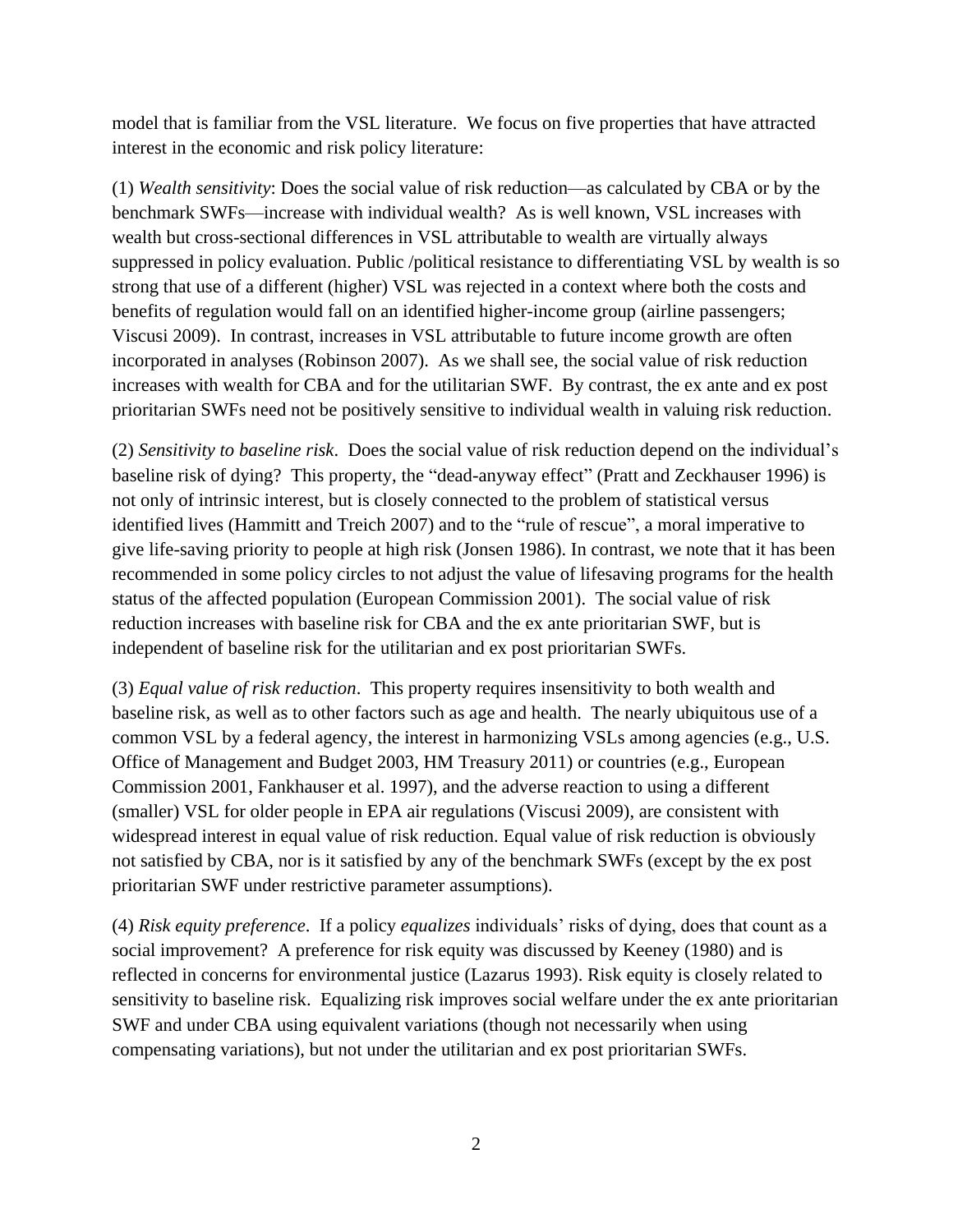(5) *Catastrophe aversion*. If a policy does not change the expected number of deaths, but reduces the chance of multiple individuals dying, does that count as a social improvement? It is widely noted that incidents in which many people die (e.g., an airliner crash or a nuclear disaster) are regarded as worse than an equal number of fatalities in unrelated events (e.g., traffic crashes or heart attacks). Keeney (1980) identifies catastrophe aversion as an attractive property, and catastrophic potential appears to be a major determinant of risk perceptions (Slovic 2000). However, neither CBA nor any of the benchmark SWFs are consistent with catastrophe aversion.

Results for these five properties are summarized in Table 1, below.

We examine the properties of equal value of risk reduction and catastrophe aversion in more detail in Parts III and IV, respectively. Many seem to find one or both of these properties desirable in a risk-evaluation tool; and yet the latter property is not satisfied by either VSL or any of the benchmarks; the former, only by one of the benchmarks, and under restrictive assumptions. We therefore ask: if we introduce a different kind of SWF, or relax standard assumptions regarding the form of individual utility, are these properties satisfied? In Part III, we criticize the weighted utilitarian SWF suggested by Baker et al. (2008); but we concur in their suggestion that equal value of risk reduction might plausibly be achieved by combining the utilitarian SWF with a utility function that equalizes marginal utility of individual wealth when an individual is dead to its marginal utility when he is alive. In Part IV, we find that ex post "transformed" utilitarian and prioritarian SWFs—unlike CBA or any of the benchmark SWFs satisfy catastrophe aversion with a concave "transformation" function.

Our analysis puts CBA using VSL in a new light. The particular manner in which VSL ranks risk-reduction measures is not the *inevitable* result of a welfarist approach to policymaking. VSL's salient features can, if seen as undesirable, be mitigated by shifting to some social welfare function. However, we have not identified an SWF satisfying all of the properties that might plausibly be viewed as desirable.

Short proofs are provided in the text or footnotes, with longer proofs generally relegated to an Appendix.

## **I. SWFs Under Uncertainty**

 $\overline{a}$ 

The SWF approach assumes some interpersonally comparable function  $\mathbf{u}(\cdot)$ . If *x* is an outcome, then  $\mathbf{u}(x) = (u_1(x), \ldots, u_N(x))$ , with *N* individuals in the population.<sup>2</sup> (Throughout this article, we assume that *N* is the same in all outcomes.) An SWF is a rule *R* for ranking outcomes as a function of their associated utility vectors. It says:  $x \geq y$  iff  $u(x)$  *R*  $u(y)$  (where "iff" means

<sup>&</sup>lt;sup>2</sup> The function  $\mathbf{u}$ (.) is a functional. The *i*th argument of  $\mathbf{u}(x)$ , denoted  $u_i(x)$ , represents the well-being level of individual  $i$  in outcome  $x$ . Function  $\mathbf{u}(\cdot)$  is "interpersonally comparable" in the sense that these numbers represent well-being levels and differences as compared between different persons. For example,  $u_i(x) > u_i(y)$  iff individual *i* in outcome *x* is better off than individual *j* in outcome *y*. On interpersonal comparability, see generally Adler (2012, Chapters 2 and 3).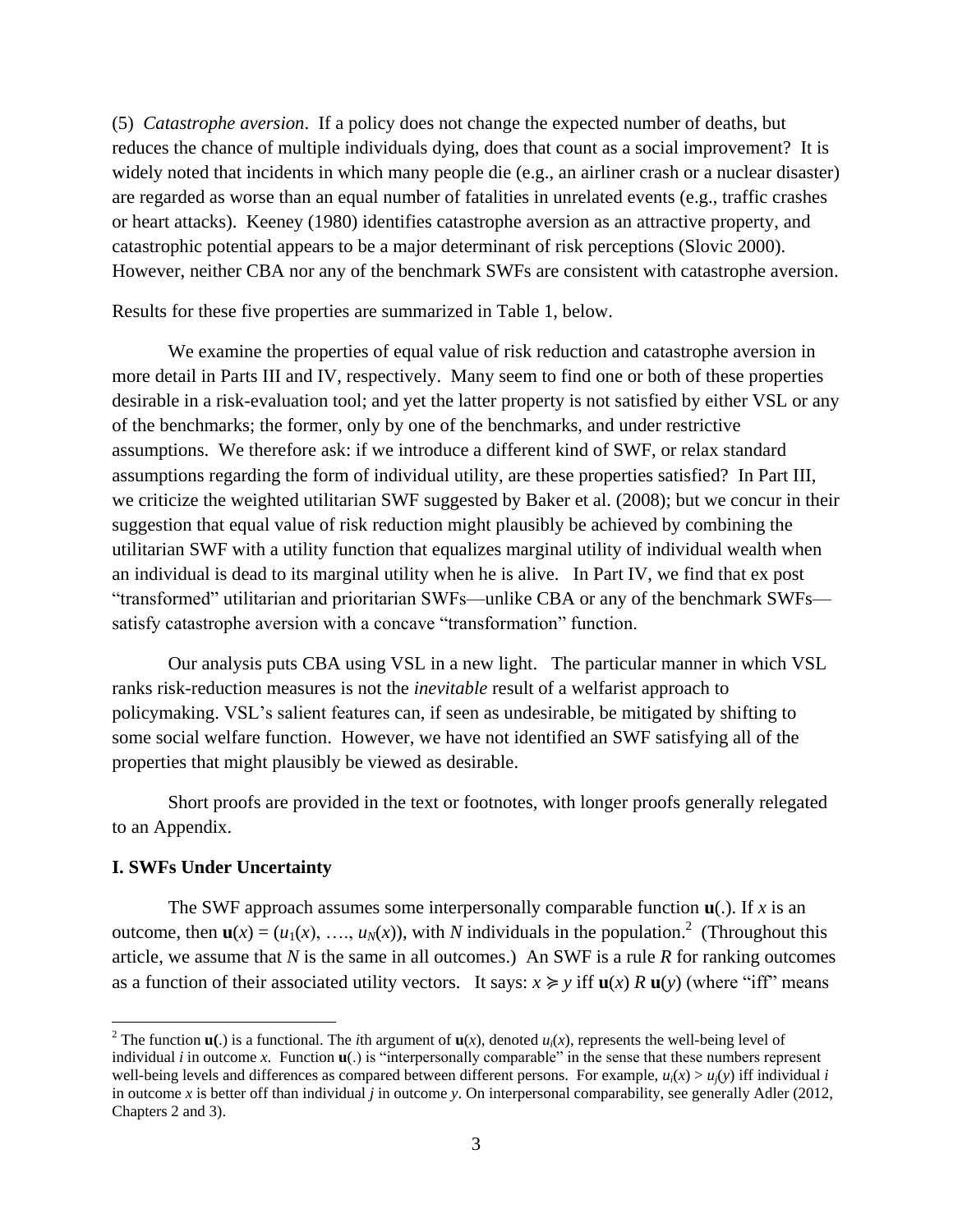"if and only if"). The literature discusses standard forms for *R*. One is a utilitarian SWF:  $x \ge y$ iff  $\overline{i}$  1  $\sum_{i=1}^{N} u_i(x) \ge \sum_{i=1}^{N} u_i(y).$  $u_i(x) \leq \sum u_i$  $\overline{i=1}$   $\overline{i}$  $u_i(x) \ge \sum u_i(y)$  $\sum_{i=1}^{N} u_i(x) \ge \sum_{i=1}^{N} u_i(y)$ . Another is a "prioritarian" (additively separable, concave SWF):  $x \ge y$ iff  $\overrightarrow{i}$  1  $\overrightarrow{i}$  1  $\overrightarrow{i}$  1  $\overrightarrow{i}$  1  $\overrightarrow{i}$  1  $\overrightarrow{i}$  1  $\overrightarrow{i}$  $\sum_{i=1}^{N} g(u_i(x)) \geq \sum_{i=1}^{N} g(u_i(y))$  $a_i(x)) \geq \sum g(u_i)$  $\sum_{i=1}^{n}$  i<sub>i</sub>  $g(u_i(x)) \geq \sum_{i=1}^{N} g(u_i(y))$  $\sum_{i=1}^{N} g(u_i(x)) \ge \sum_{i=1}^{N} g(u_i(y))$ , with  $g(.)$  a strictly increasing and concave real-valued function. A third is the "leximin" SWF, which ranks utility vectors according to their smallest entries, if these are equal their second-smallest, etc. Finally, the "rank-weighted" SWF uses fixed weights  $a_1 > a_2 ... > a_N$ , with  $a_1$  the weight for the smallest utility in a vector,  $a_2$  the second smallest, etc., and ranks vectors by summing weighted utilities.<sup>3</sup> (On the different functional forms of an SWF, see generally Adler 2012, Bossert and Weymark 2004, Blackorby et al. 2005.)

As recent scholarship has shown, a wide range of possibilities exist for applying an SWF under uncertainty, with different axiomatic characteristics (Fleurbaey 2010, Adler 2012, Chapter 7). In representing policy choice under uncertainty, we will use a standard Savage-style model where there is a set of states and a fixed probability assigned to each state  $s$ ,  $\pi_s$ . An action (e.g., governmental policy) maps each state onto an outcome. Let  $x^{a,s}$  be the outcome of action *a* in state *s*.

Consider, first, the possibilities for a utilitarian SWF. "Ex post" *untransformed* utilitarianism assigns each action a number equaling the expected value of the sum of individual utilities. In other words,  $a \ge b$  iff  $W(a) \ge W(b)$ , with  $W(a) = \sum \pi_s \sum u_i(x^{a,s})$  $\sum_{s} \pi_{s} \sum_{i} u_{i}(x^{a,s})$ . "Ex post" untransformed utilitarianism yields the same ranking of actions as "ex ante" utilitarianism, ranking actions according to the sum of individual expected utilities. Let  $U_i(a) = \sum_{i} \pi_{i} u_i(x^{a,s})$  $\sum_{s} \pi_{s} u_{i}(x^{a,s})$ . Then "ex ante" utilitarianism says:  $a \ge b$  iff  $W(a) \ge W(b)$ , with  $W(a) = \sum U_i(a)$  $\sum_i U_i(a)$ .

Ex post utilitarianism can also take a "transformed" form. Let *h*(.) be a strictly increasing (but not necessarily linear) function. Then ex post *transformed* utilitarianism sets  $W(a)$  =  $h(\sum u_i(x^{a,s}))$  $\sum_{s} \pi_{s} h(\sum_{i} u_{i}(x^{a,s}))$ . Note that, if *h*(.) is non-linear, ex post transformed utilitarianism need not rank actions the same way as ex ante utilitarianism.

Consider, next, the possibilities for a prioritarian SWF. "Ex post" *untransformed* prioritarianism assigns each action a number equaling the expected value of the sum of a strictly increasing and concave function of individual utility. In other words,  $a \ge b$  iff  $W(a) \ge W(b)$ ,

 $\overline{a}$ 

<sup>&</sup>lt;sup>3</sup> Let  $\tilde{u}_1(x) \le \tilde{u}_2(x) \le ... \le \tilde{u}_N(x)$  denote a rank-ordered permutation of the vector **u**(*x*). Then the rank-ordered SWF ranks outcomes as follows, using some fixed set of strictly decreasing weights  $a_1, ..., a_N$ :  $x \ge y$  iff  $\sum_i \alpha_i \tilde{u}_i(x) \ge \sum_i \alpha_i \tilde{u}_i(y)$ , with *x* and *y* two outcomes.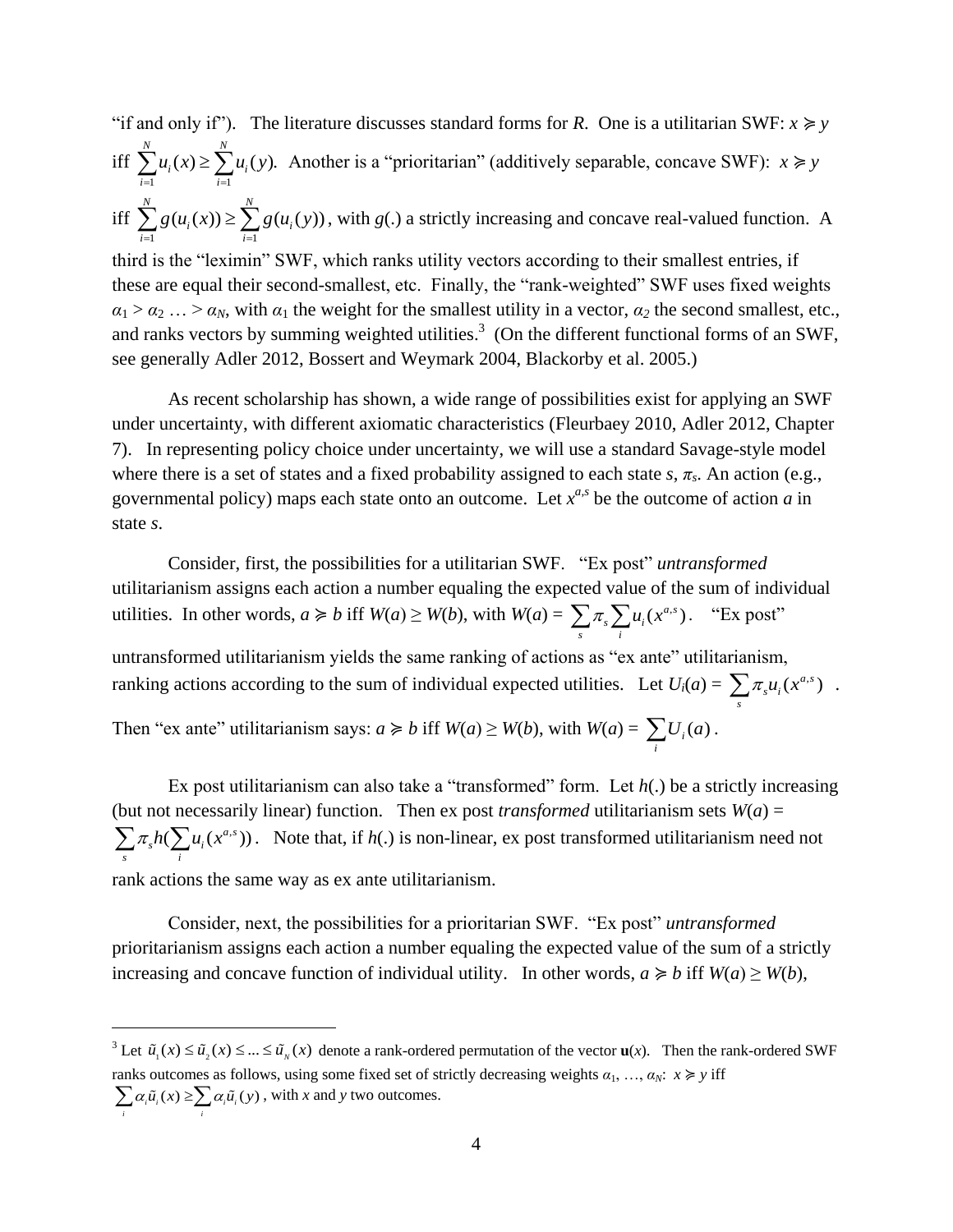with  $W(a) = \sum \pi_s \sum g(u_i(x^{a,s}))$  $\sum_{s} \pi_{s} \sum_{i} g(u_{i}(x^{a,s}))$ . While ex post untransformed utilitarianism is mathematically equivalent to ex ante utilitarianism, ex post untransformed prioritarianism is not equivalent to "ex ante" prioritarianism, where  $W(a) = \sum g(U_i(a))$  $\sum_{i} g(U_i(a))$ . Finally, ex post *transformed* prioritarianism should be mentioned:  $W(a) = \sum \pi_s h(\sum g(u_i(x^{a,s}))$  $\sum_{s} \pi_{s} h(\sum_{i} g(u_{i}(x^{a,s}))$ , with *h*(.) strictly increasing.

Fleurbaey (2010) focuses on the properties of a particular kind of ex post transformation: the "equally distributed equivalent" (EDE). Let *w*(.) be a function from utility vectors to real numbers corresponding to the utilitarian, prioritarian, or rank-weighted SWF, as the case may be.<sup>4</sup> Let  $u^*$  be such that  $w(u^*, u^*, \ldots, u^*) = w(u(x))$  for a given outcome *x*. Define the realvalued function  $h^{EDE}$ .) as follows:  $h^{EDE}(w(\mathbf{u}(x)) = u^*$ . In the case of the utilitarian SWF,  $h^{EDE}$ .) valued function *n* (*i*) as follows. *n* (*w*(**u**(*x*)) = *d* ·<br>is just average utility:  $h^{EDE}(\sum u_i(x)) = (1/N)\sum u_i(x)$ ightarian SWF,  $h^{EDE}(w(\mathbf{u}(x))) = u^*$ . In the case of the utilitarian SWF,  $h^{EDE}(.)$ <br>  $h^{EDE}(\sum_i u_i(x)) = (1/N)\sum_i u_i(x)$ , i.e.,  $h^{EDE}(w) = w/N$ . In this case,  $h^{EDE}(.)$  is a linear function. By contrast, in the case of the prioritarian SWF, *h EDE*(.) is strictly *convex*. Note that  $h^{EDE} \left| \sum g(u_i(x)) \right| = g^{-1}$  $EDE\left[\sum g(u_i(x))\right] = g^{-1}\left[(1/N)\sum g(u_i(x))\right]$  $\sum_i g(u_i(x)) = g \left[ \frac{1}{N} \sum_i g(u_i(x)) \right]$ nction. By contrast, in the case of the prioritarian S<br>  $h^{EDE} \left[ \sum_{i} g(u_i(x)) \right] = g^{-1} \left[ (1/N) \sum_{i} g(u_i(x)) \right]$ , i.e., *l* , i.e.,  $h^{EDE}(w) = g^{-1}(w/N)$ , leading to  $W(a)$  $= \sum \pi_s g^{-1} (\sum g(u_i(x^{a,s}))$  $s$   $\frac{1}{i}$  $\sum \pi_s g^{-1} (\sum g(u_i(x$ 

To keep the analysis tractable, we will not consider the rank-weighted SWF or the leximin SWF. Instead, our focus will be on different possible methodologies for applying a utilitarian or prioritarian SWF to value risk-reduction measures.<sup>5</sup>

# II. **VSL versus SWF: A Simple Model**

For the remainder of the paper, unless otherwise noted, we use "CBA" to mean costbenefit analysis without distributive weights.  $6$  CBA ranks policies by summing equivalent or compensating variations. As is well known, CBA does not provide a social ranking—it can violate completeness and transitivity (Blackorby and Donaldson 1986). However, we can use CBA to define a social ranking of alternatives using equivalent or compensating variation from a

*i*

<sup>&</sup>lt;sup>4</sup> In the case of the utilitarian SWF,  $w(\mathbf{u}(x)) = \sum_i u_i(x)$ ; in the case of the prioritarian SWF,  $w(\mathbf{u}(x)) = \sum_i g(u_i(x))$ ; and the rank-weighted SWF,  $w(\mathbf{u}(x)) = \sum \alpha_i \tilde{u}_i(x)$ .

<sup>&</sup>lt;sup>5</sup> Some authors, e.g., Ben Porath et al. (1997), Ulph (1982), have characterized a "hybrid" approach. Let  $W(a)$  be the value assigned to an action by ex post (transformed or untransformed) utilitarianism, prioritarianism, or the rankweighted approach, and  $W^*(a)$  the value assigned by, respectively, ex ante utilitarianism, prioritarianism, or the rank weighted approach. Then if λ is between 0 and 1, the hybrid approach assigns each action a value equaling λ*W*(*a*) +  $(1 - \lambda)$  *W*\*(*a*). This approach, too, is beyond the scope of the current article.

 $6 \text{ Most SWFs}$  can be mimicked by CBA with appropriate distributive weights (Adler 2012, pp. 109-10, Drèze and Stern 1987). Since the theme of this article is the divergence between SWFs and traditional, unweighted, CBA, we do not address the specification of weights here.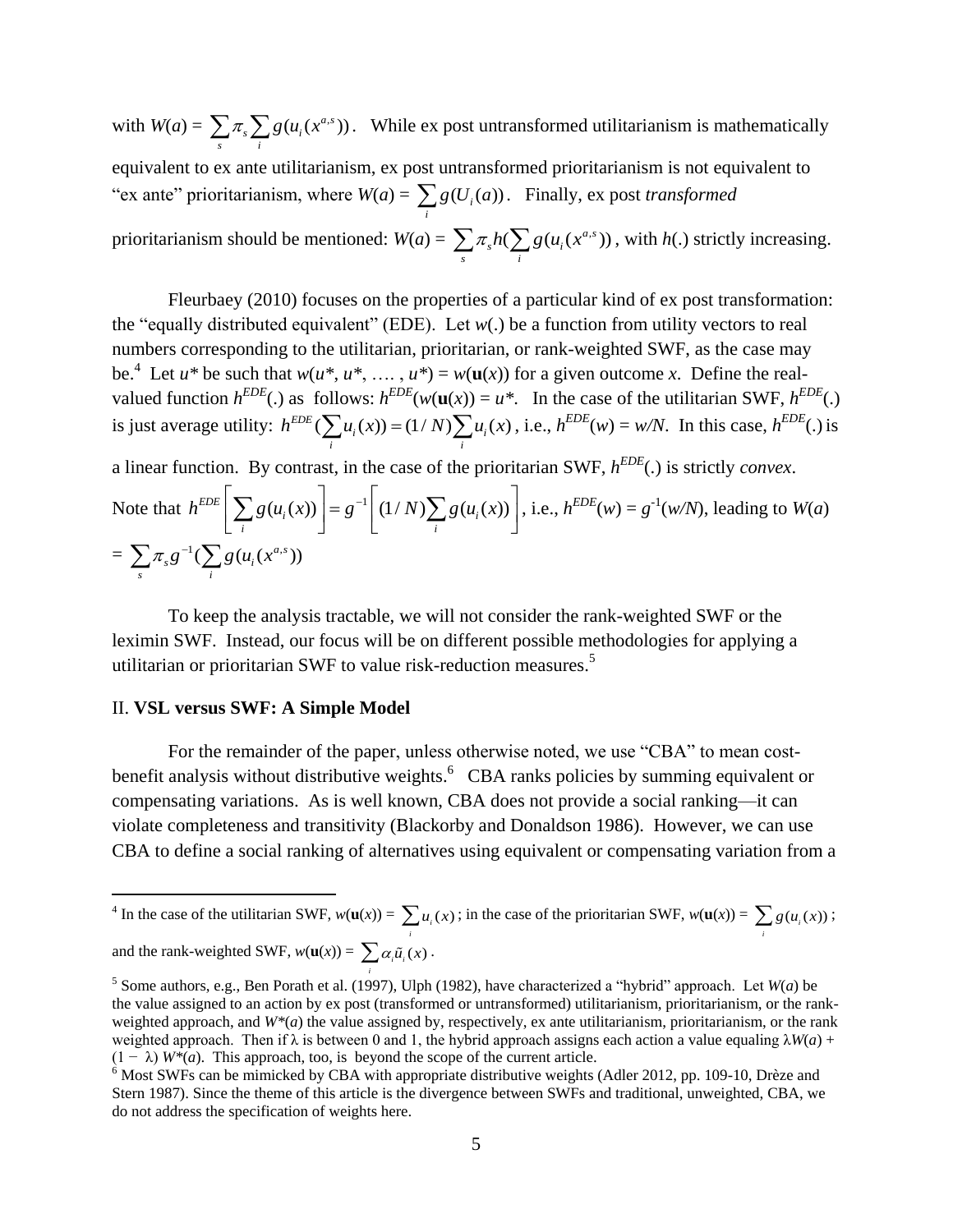fixed baseline. Consider some baseline action  $O$ , the "status quo" action. Let  $a, b, \ldots$  be other possible actions (governmental policies). For a given such action *a*, let individual *i*'s equivalent variation  $EV_i^a$  be the change to individual *i*'s wealth in every state of the world, in *O*, sufficient to make *i* ex ante indifferent as between *O* and  $a$ <sup>7</sup>. Then we will say that CBA ranks actions by saying:  $a \ge b$  iff  $W^{CBA}(a) \ge W^{CBA}(b)$ , where  $W^{CBA}(a) = \sum E V_i^a$ *i*  $\sum_i EV_i^a$ .

In order to compare CBA to various SWFs, we adopt the following simple, one-period model—one that is frequently used in the discussion of VSL. Each policy (*a*, *b*, …) is such that each individual has the same wealth  $(c_i^a, c_i^b,$  etc.) in all states as a result of that policy (although *not* necessarily the same across policies or individuals.) For a given policy, the state determines which individuals will be alive or dead. We introduce  $l_i^{a,s}$ , which has the value 1 if individual *i* is alive and 0 if dead. Utility functions  $u(.)$  and  $v(.)$  are the (common and interpersonally comparable) utility functions of wealth if individuals are alive and dead, respectively (i.e., *v*(.) is the bequest function).

We assume, as is standard in the VSL literature, that  $u(c) > v(c)$ ,  $u'(c) > v'(c) \ge 0$  and  $u''(c) \leq 0$ ,  $v''(c) \leq 0$ . We refer to this package of assumptions as the "standard" utility model (although it should be recognized that the assumptions are not *entailed* by expected utility theory; we relax some of them in Part III.B).

Let  $p_i^a$  be individual *i*'s probability of being alive with policy *a*, that is,  $p_i^a = \sum_{\pi} \tau_i^{a}$  $\sum \pi_{_s} l^{_{a,s}}_i$  .

*s*

Then  $U_i(a)$ , individual i's expected utility with action a, is simply  $p_i^a u(c_i^a) + (1 - p_i^a) v(c_i^a)$ .

Some of our results in this section depend upon a zero bequest function, i.e.,  $v(c) = 0$  for all  $c$ . Note that this is consistent with the standard utility model.<sup>8</sup>

We focus in this Part on three "benchmark" SWFs: ex post untransformed utilitarianism (which is equivalent, recall, to ex ante utilitarianism); ex post untransformed prioritarianism, and

 $\overline{a}$ 

 $<sup>7</sup>$  Alternatively, one can construct a ranking using the sum of compensating variations from a fixed baseline where</sup> individual *i*'s compensating variation  $CV_i^a$  is the change to individual *i*'s wealth in every state of the world, in *a*, sufficient to make *i* ex ante indifferent as between *O* and *a*,  $CV_i^b$  is the analogous change to individual *i*'s wealth in every state of the world, in *b*, and so forth. The social ranking based on compensating variation can violate the Pareto principle, while the social ranking based on equivalent variation cannot. The reason is that the individual's marginal utility of wealth can depend on the state of the world (e.g., if he lives or dies). An individual may prefer *a* to *b*, but if his marginal utility of wealth in *a* exceeds his marginal utility of wealth in *b*,  $CV_i^a$  can be smaller than  $CV_i^b$ . If no one else in the population is affected by shifting from the status quo to *a* or to *b*, then *a* is Pareto superior to *b* yet CBA using compensating variation will rank *b* superior to *a*. This situation cannot arise using the social ranking based on equivalent variation from a fixed baseline, which always adds wealth to the states associated with the same action (the status quo action *0*).

<sup>&</sup>lt;sup>8</sup> In distinguishing between the case where  $v(c) = 0$  and  $v(c) \neq 0$ , we are assuming that the common, interpersonally comparable utility function  $u^*(c, l)$  that gives rise to  $u(.)$  and  $v(.)$ —*l* an indicator variable indicating whether the individual is alive or dead— is unique up to a positive ratio transformation, not merely a positive affine transformation. Prioritarian SWFs, indeed, make stronger assumptions on the measurability of utility than utilitarianism.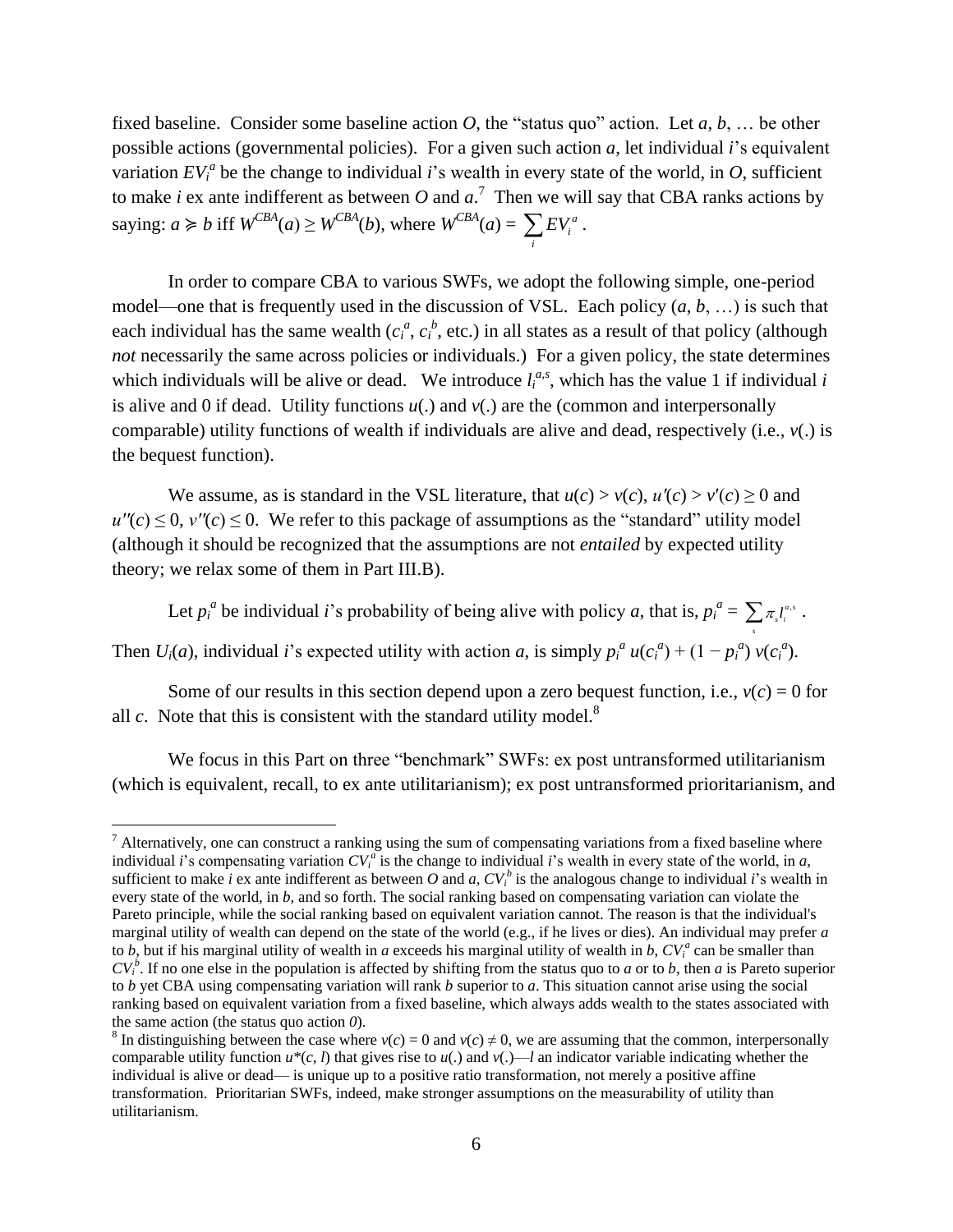ex ante prioritarianism. Because ex post *transformed* utilitarianism and prioritarianism are not introduced until Part III, we can without confusion omit the adjective "untransformed" and refer to ex post untransformed utilitarianism as, simply, "utilitarianism"; and to ex post untransformed prioritarianism as, simply, "ex post prioritarianism."

Utilitarianism, ex post prioritarianism, and ex ante prioritarianism are not only very widely used, but—in the case of the simple one-period model now under discussion—can be expressed in a simple way. As already discussed, each of these approaches (like CBA) ranks policies via a rule of the form:  $a \ge b$  iff  $W(a) \ge W(b)$ . Let  $W^U$ ,  $W^{EPP}$ , and  $W^{EAP}$  denote the *W*functions associated, respectively, with these three approaches. Then the following can be straightforwardly established:

$$
W^{U}(a) = \sum_{i} U_{i}(a)
$$
  

$$
W^{EPP}(a) = \sum_{i} \left[ p_{i}^{a} g(u(c_{i}^{a})) + (1 - p_{i}^{a}) g(v(c_{i}^{a})) \right]
$$
  

$$
W^{EAP}(a) = \sum_{i} g(U_{i}(a))
$$

Note that, in each case—as with  $W^{CBA}$ —the ranking of policies depends only on each individual's wealth  $c_i$  and mortality probability  $p_i$ , and not on the states in which each person is alive or dead,  $l_i^{a,s}$ .

In the case where policies represent a small variation in individual risk and/or wealth around the status quo policy O, we can use the total differential to approximate a change in  $W^{CBA}$ ,  $W^U$ ,  $W^{EPP}$ , and  $W^{EAP}$ . As a shorthand, and without risk of confusion, we will use the term  $p_i$  to mean individual *i*'s survival probability in the status quo (strictly,  $p_i^O$ );  $c_i$  to mean individual *i*'s wealth in the status quo (strictly,  $c_i^O$ );  $U_i$  her expected utility in the status quo; and a function incorporating these terms (such as  $\partial U_i / \partial p_i$ ) to mean the function evaluated at the status quo values (here,  $\partial U_i / \partial p_i$  evaluated at the values  $U_i^O$  and  $p_i^O$ ).

Consider, now, some policy *a* that changes each individual *i*'s survival probability by  $\Delta p_i^a$  and her wealth by  $\Delta c_i^a$ . Then it can be seen that:<sup>10</sup>

$$
\Delta W^{CBA}(a) \approx \sum_i [\Delta c_i^a + VSL_i\Delta p_i^a],
$$

 $\overline{a}$ 

.

<sup>10</sup> Let  $\Delta W^{CBA}(a) = W^{CBA}(a) - W^{CBA}(O)$ , and similarly for the other approaches.

 $9$  This is not true for ex post transformed utilitarianism or prioritarianism with a non-linear transformation function, for which the ranking may depend on how many people are alive in each state (see Part IV).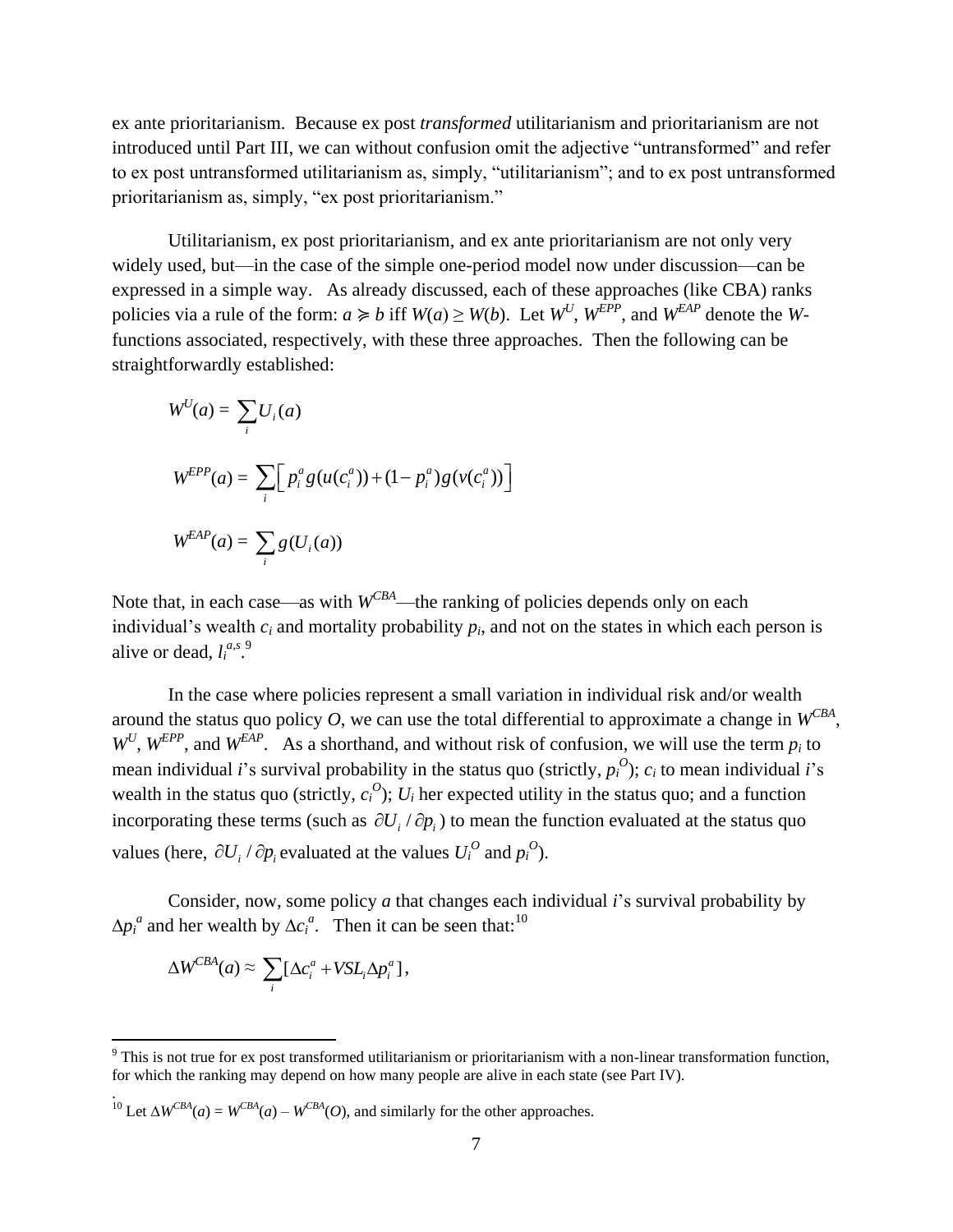where *VSL<sub>i</sub>* is individual *i*'s marginal rate of substitution between survival probability and  
wealth in *O*, i.e., 
$$
\frac{\partial U_i / \partial p_i}{\partial U_i / \partial c_i}
$$
, which equals  $\frac{u(c_i) - v(c_i)}{p_i u'(c_i) + (1 - p_i)v'(c_i)}$ . Similarly,  

$$
\Delta W^U(a) \approx \sum_i [\Delta c_i^a [p_i u'(c_i) + (1 - p_i)v'(c_i)] + \Delta p_i^a [u(c_i) - v(c_i)]]
$$

$$
\Delta W^{EPP}(a) \approx \sum_i [\Delta c_i^a [p_i g'(u(c_i))u'(c_i) + (1 - p_i)g'(v(c_i))v'(c_i)] + \Delta p_i^a [g(u(c_i)) - g(v(c_i))]]
$$

$$
\Delta W^{EAP}(a) \approx \sum_i [\Delta c_i^a [g'(U_i)(p_i u'(c_i) + (1 - p_i)v'(c_i)] + \Delta p_i^a [g'(U_i)(u(c_i) - v(c_i))]]
$$

It is useful to think of  $W^{CBA}$ ,  $W^U$ ,  $W^{EPP}$ , and  $W^{EAP}$  as different methodologies for assigning a "social value" to policies. Note that, in each case, the total-differential approximation allows us to distinguish (1) the change in "social value" associated with the change in individual *i*'s wealth ( $\Delta c_i^a$ ) from (2) the change in "social value" associated with the change in her survival probability  $(\Delta p_i^a)$ . The latter change is just  $(\partial W / \partial p_i) \Delta p_i^a$ . For short, let us say that the social value of risk reduction, for a given individual *i*, according to a given *W*, is just  $\partial W / \partial p_i$ .<sup>11</sup> (To be clear, this social value may well depend upon *i*'s wealth in the status quo *ci*, her survival probability  $p_i$ , or both.) Note that, in the case of CBA, the social value of risk reduction is simply *VSLi*.

We now turn to the central question of this Part. How do these different approaches *compare* in assigning social value to risk reduction? In particular, in the status quo, individual *i*  has wealth  $c_i$  and survival probability  $p_i$ , while individual *j* has a different amount of wealth  $c_j$ and/or a different survival probability  $p_i$ . How does the social value of risk reduction for the first individual,  $\partial W / \partial p_i$ , compare with the social value of risk reduction for the second,  $\partial W / \partial p_j$ with "social value" calculated using  $W^{CBA}$  or, alternatively,  $W^U$ ,  $W^{EPP}$ , and  $W^{EAP}$ ?

Note that the social value of risk reduction is positive for all of the *W* functions considered here, regardless of individual wealth and baseline risk. Thus *i*  $\varphi_j$  $W \quad \partial W$  $p_i$   $\partial p$  $\frac{\partial W}{\partial x} > \frac{\partial W}{\partial y}$  $\partial p_i \quad \partial p$ iff / *i j*  $W/\partial p$  $W / \partial p$  $\partial W/\partial p$  $\partial W / \partial p$ 

> 1. In what follows, we often focus on the ratio / *i j*  $W/\partial p$  $W / \partial p$  $\partial W/\partial p$  $\partial W / \partial p$ . 12

 $\overline{a}$ 

<sup>&</sup>lt;sup>11</sup> Remember that each policy is associated with values of  $p_i$  and  $c_i$  for each individual; that *W* in the case of  $W^U$ ,  $W^{EPP}$ , and  $W^{EAP}$  is a mapping from each policy onto a real number as a function of the  $p_i$  and  $c_i$  values for all individuals; and that  $\partial W / \partial p_i$  is shorthand for the function  $\partial W / \partial p_i$  evaluated at individual *i*'s status quo survival probability,  $p_i^O$ , and wealth  $c_i^O$ .

<sup>&</sup>lt;sup>12</sup> In this article, we are interested in the *ordinal* properties of the different *W* functions ( $W^{CBA}$ ,  $W^U$ ,  $W^{EPP}$ , and  $W^{EAP}$ ), i.e., the ordinal ranking of policies that they generate. Our interest in the ratio just described is *consistent* with the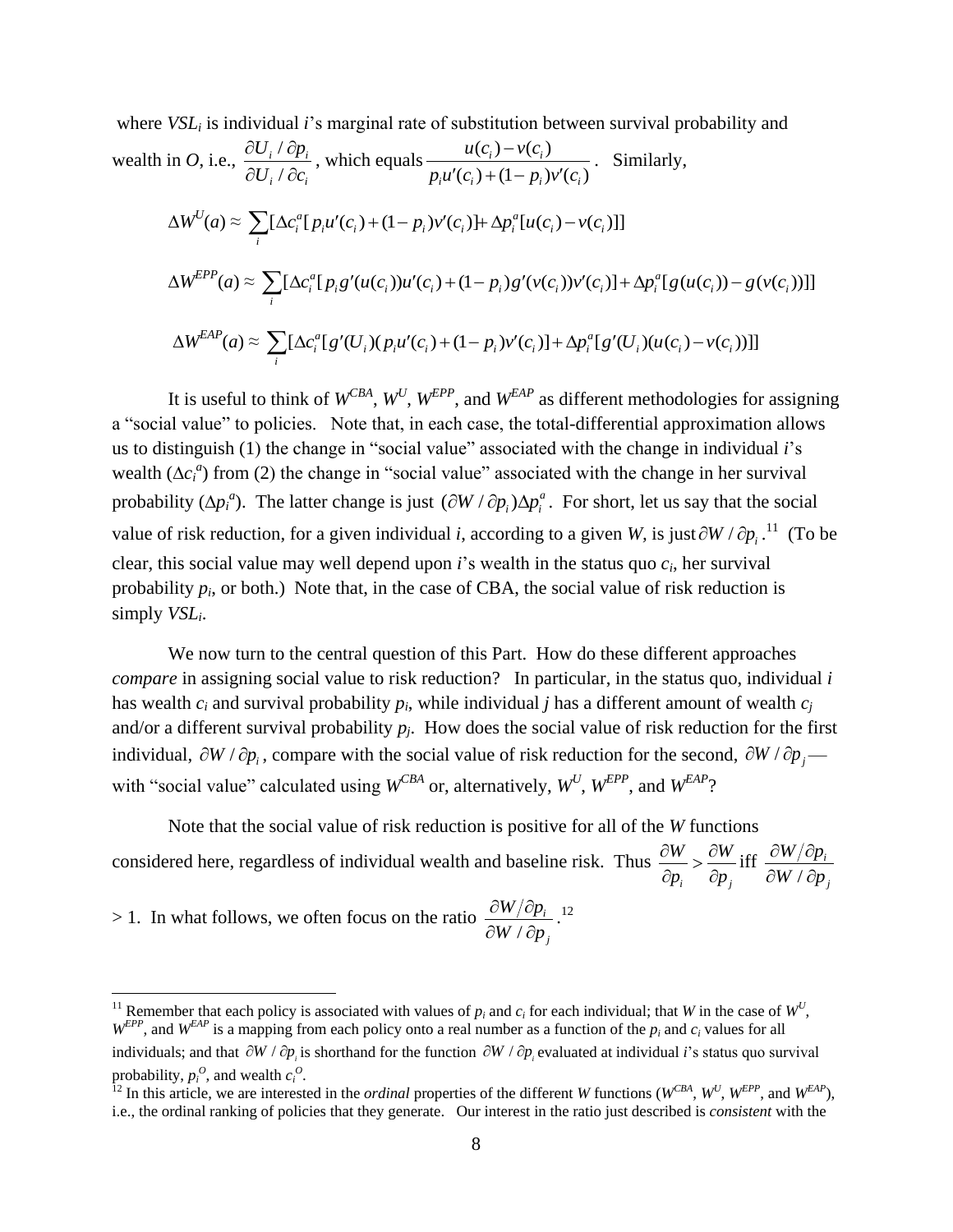#### A. *Wealth Sensitivity*

 $\overline{a}$ 

Consider the case where individual *i* has more status quo wealth than individual *i*  $(c_i > c_i)$ and both have the same survival probability  $p_i = p_j$ . This set-up allows us to isolate the effect of individual wealth on the social value of individual risk reduction. We define a social ranking as (positively) wealth sensitive if it always assigns higher value to reducing risk to the wealthier of two individuals having the same mortality risk.

#### **Definition** 1: Let  $c_i > c_j$  and  $p_i = p_j$ . A social ranking is (positively) *wealth sensitive* iff *i*  $\varphi_j$  $W \quad \partial W$  $p_i$   $\partial p$  $\frac{\partial W}{\partial x} > \frac{\partial W}{\partial y}$  $\partial p_i$   $\partial p_j$ .

The following equations summarize the social value of risk reduction for CBA as compared with utilitarianism, ex post prioritarianism, and ex ante prioritarianism.

$$
\frac{\partial W^{CBA}}{\partial p_i} = VSL_i = \frac{u(c_i) - v(c_i)}{p_i u'(c_i) + (1 - p_i)v'(c_i)}
$$
  

$$
\frac{\partial W^U}{\partial p_i} = u(c_i) - v(c_i)
$$
  

$$
\frac{\partial W^{EPP}}{\partial p_i} = g(u(c_i)) - g(v(c_i))
$$
  

$$
\frac{\partial W^{EAP}}{\partial p_i} = g'(U_i)(u(c_i) - v(c_i))
$$

CBA is (positively) sensitive to individual wealth. As is well known, CBA assigns the wealthier individual a greater social value of individual risk reduction:  $VSL<sub>i</sub>/VSL<sub>i</sub> > 1$ . The same is true of utilitarianism:  $\frac{u(c_i) - v(c_i)}{v(c_i)}$  $(c_i) - v(c_i)$  $i^j$   $V_i$  $j = v(c_j)$  $u(c_i) - v(c_i)$  $u(c_i) - v(c_i)$  $\overline{\phantom{a}}$  $\overline{a}$  $> 1$ , on the assumption that  $u'(.) > v'(.)$ .

However, ex post and ex ante prioritarianism do *not* necessarily assign the wealthier individual a greater social value of risk reduction. In the case of ex post prioritarianism, the relevant ratio is  $\frac{g(u(c_i)) - g(v(c_i))}{g(v(c_i))}$  $\frac{(u(c_i)) - g(v(c_i))}{(u(c_i)) - g(v(c_i))}$  $_{j}$ *)*) –  $g$ ( $v$ ( $c_j$  $g(u(c_i)) - g(v(c_i))$  $g(u(c_i))-g(v(c_i))$  $\overline{a}$  $\overline{a}$ . In the case of ex ante prioritarianism, it is

fact that *W* merely has ordinal significance. Let  $f(.)$  be any differentiable, strictly increasing function. Then  $(W)$   $\partial f(W)$ *i*  $\mathbf{v}_{i}$  $f(W)$   $\partial f(W)$ *p*  $\partial p$  $\frac{\partial f(W)}{\partial y} > \frac{\partial f}{\partial y}$  $\partial p$ ,  $\partial p$ iff  $f'(W) \frac{\partial W}{\partial y} > f'(W)$  $\iota$  *i*  $\iota$  *i*  $\iota$  *j*  $f'(W) \frac{\partial W}{\partial Y} > f'(W) \frac{\partial W}{\partial Y}$  $\frac{p}{p_i}$  p (w)  $\frac{p}{\partial p}$  $f'(W) \frac{\partial W}{\partial W} > f'(W) \frac{\partial W}{\partial W}$  $\frac{\partial W}{\partial p_i} > f'(W) \frac{\partial W}{\partial p_i}$  iff  $\frac{\partial W}{\partial W}$ /  $i > 1$ *j*  $W / \partial p$  $W / \partial p$  $\partial W / \partial p$  $\partial W / \partial p$  $> 1$ , since  $f'(.) > 0$  as are  $\partial W / \partial p_i$  and  $\partial W / \partial p_j$ .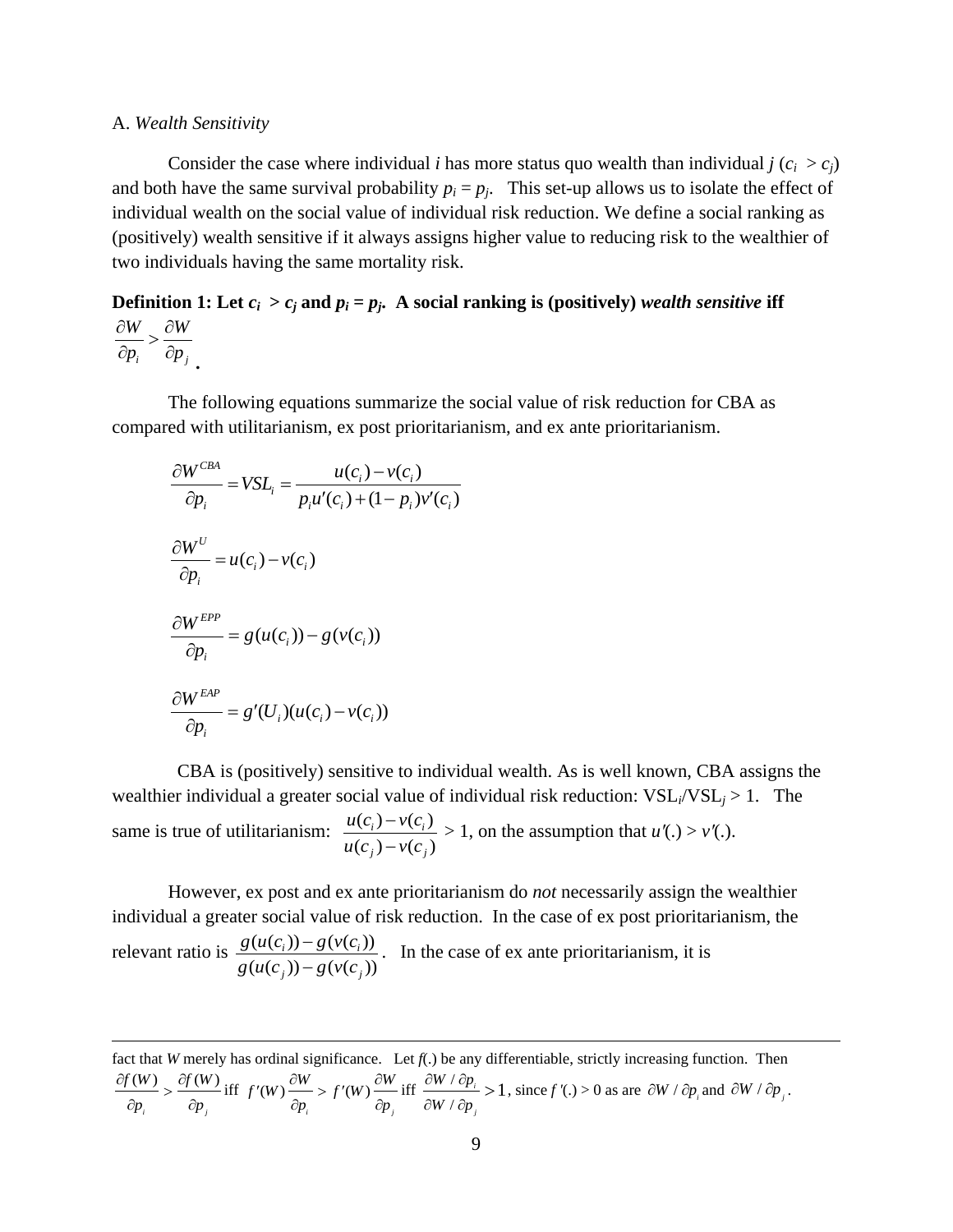$\frac{\partial (U_i)(u(c_i) - v(c_i))}{\partial (U_i)(u(c_j) - v(c_j))}$  $\iota_j$ )( $\iota_l$ ( $c_j$ ) –  $\iota_l$ ( $c_j$  $g'(U_i)(u(c_i)-v(c_i))$  $\frac{1}{g'(U_i)(u(c_i)-v(c_i))}$  $'(U_i)(u(c_i)-v(c_i))$  $\frac{\partial (C_i)(u(c_i) - v(c_i))}{\partial (U_i)(u(c_i) - v(c_i))}$ . With  $c_i > c_j$ , these ratios can be greater than, less than, or equal to one,

depending on the functional forms of  $g(.)$ ,  $u(.)$ , and  $v(.)$ .<sup>13</sup> We therefore arrive at our first result.

 $(U_i)(u(c_i)-v(c_j))$ . With  $c_i > c_j$ , these ratios ca<br>  $U_j)(u(c_j)-v(c_j))$ . With  $c_i > c_j$ , these ratios ca<br>
ending on the functional forms of  $g(.)$ ,  $u(.)$ , and<br> **OPOSITION I: CBA and utilitarianism are<br>
uc of individual risk reduction in PROPOSITION I: CBA and utilitarianism are (positively) wealth sensitive: the social value of individual risk reduction increases with individual wealth. In the case of ex post prioritarianism and ex ante prioritarianism, the social value of individual risk reduction can increase with individual wealth, decrease with individual wealth, or remain neutral** depending on the functional forms of  $g(.)$ ,  $u(.)$ , and  $v(.)$ .

This is an important result. CBA's positive wealth sensitivity in valuing risk reduction does not emerge as a general feature of welfarism (even if we confine our attention to the three benchmark SWFs, let alone other SWFs). Although *VSL<sup>i</sup>* increases with individual wealth, that

is not necessarily true of *EPP i W p*  $\partial$  $\partial$ or *EAP i W p*  $\partial$  $\partial$ .

 $\overline{a}$ 

Can we achieve clearer results regarding the wealth sensitivity of ex post and ex ante prioritarianism by restricting the bequest function to be zero  $(v(.) = 0)$ ? With a zero bequest function, ex post prioritarianism is only well-defined if  $g(0)$  is well-defined.<sup>14</sup> Continuing to

focus on the case where  $c_i > c_j$  and  $p_i = p_j$ , the ratio / / *EPP i EPP j*  $W^{EPP}$  /  $\partial p$  $W^{EPP}$  /  $\partial p$  $\partial W^{EPP}$  /  $\partial p$  $\partial W^{EPP}$  /  $\partial p$ becomes  $\frac{g(u(c_i))-g(0)}{g(c_i)}$  $(u(c_i)) - g(0)$ *i j*  $g(u(c_i)) - g$  $g(u(c_i)) - g$  $\overline{a}$  $\overline{a}$ , which

*is* greater than unity, since *g*(.) and *u*(.) are strictly increasing.

However, even with a zero bequest function, ex ante prioritarianism may be insensitive to wealth in valuing risk reduction, or may give less weight to risk reduction as individuals become

wealthier. Note that the ratio / / *EAP i EAP j*  $W^{EAP}$  /  $\partial p$  $W^{EAP}$  /  $\partial p$  $\partial W^{EAP}$  /  $\partial p$  $\partial W^{E\!AP}$  /  $\partial p$ becomes  $\frac{g'(U_i)u(c_i)}{U(i)}$  $(U_i)u(c_i)$  $i$  *ju*  $\mathfrak{c}_i$  $j$ *j* $\mu$ <sub>*l*</sub> $\iota$ <sub>*j*</sub>  $g'(U_i)u(c)$  $g'(U_i)u(c)$  $\overline{\phantom{a}}$  $\overline{\phantom{a}}$ . Setting  $g(.) = \log$  makes this

ratio unity. Moreover, if the *g*(.) function is more concave than the logarithm, ex ante prioritarianism is *negatively* wealth-sensitive—assigning a *lower* social value to risk reduction for wealthier individuals.<sup>15</sup>

 $F'(.) > 0$  (resp. < 0) for all *c*. But note that  $F'(c) > 0$  for all *c* just in case  $-xg''(x)/g'(x) > 1$  for all *x*, i.e., *g*(.) has a

<sup>&</sup>lt;sup>13</sup> Consider, first, ex post prioritarianism. The ratio is greater than one in the case of a zero bequest function, the case considered immediately below. Alternatively, let  $v(.) = ku(.)$  with  $0 < k < 1$ . With  $g(x) = log x$ , the ratio is unity while with  $g(x) = -1/x$  for instance, the ratio is less than one. Next consider ex ante prioritarianism. As discussed immediately below, the ratio can be greater than, less than, or equal to zero even if the bequest function is constrained to be zero, and *a fortiori* without such constraint.

<sup>&</sup>lt;sup>14</sup> This rules out strictly increasing, strictly concave *g*(.) functions with  $g(0) = -\infty$ , such as the log function, or – (1/*x*) <sup>γ</sup> with γ > 0.

<sup>&</sup>lt;sup>15</sup> Let  $F(c) = g'(pu(c))u(c)$ . Then  $\frac{g'(U_i)u(c_i)}{g(U_i)g(c)} > 1$  $(U_{i})u(c_{i})$  $\sum_i$ *j j*  $g'(U)u(c)$  $g'(U)$ <sub>i</sub>) $u(c)$  $\frac{r(U_i)u(c_i)}{U}$  $\overline{\phantom{a}}$ (resp.  $<$  1) for any  $c_i$  >  $c_j$  with a zero bequest function reduces to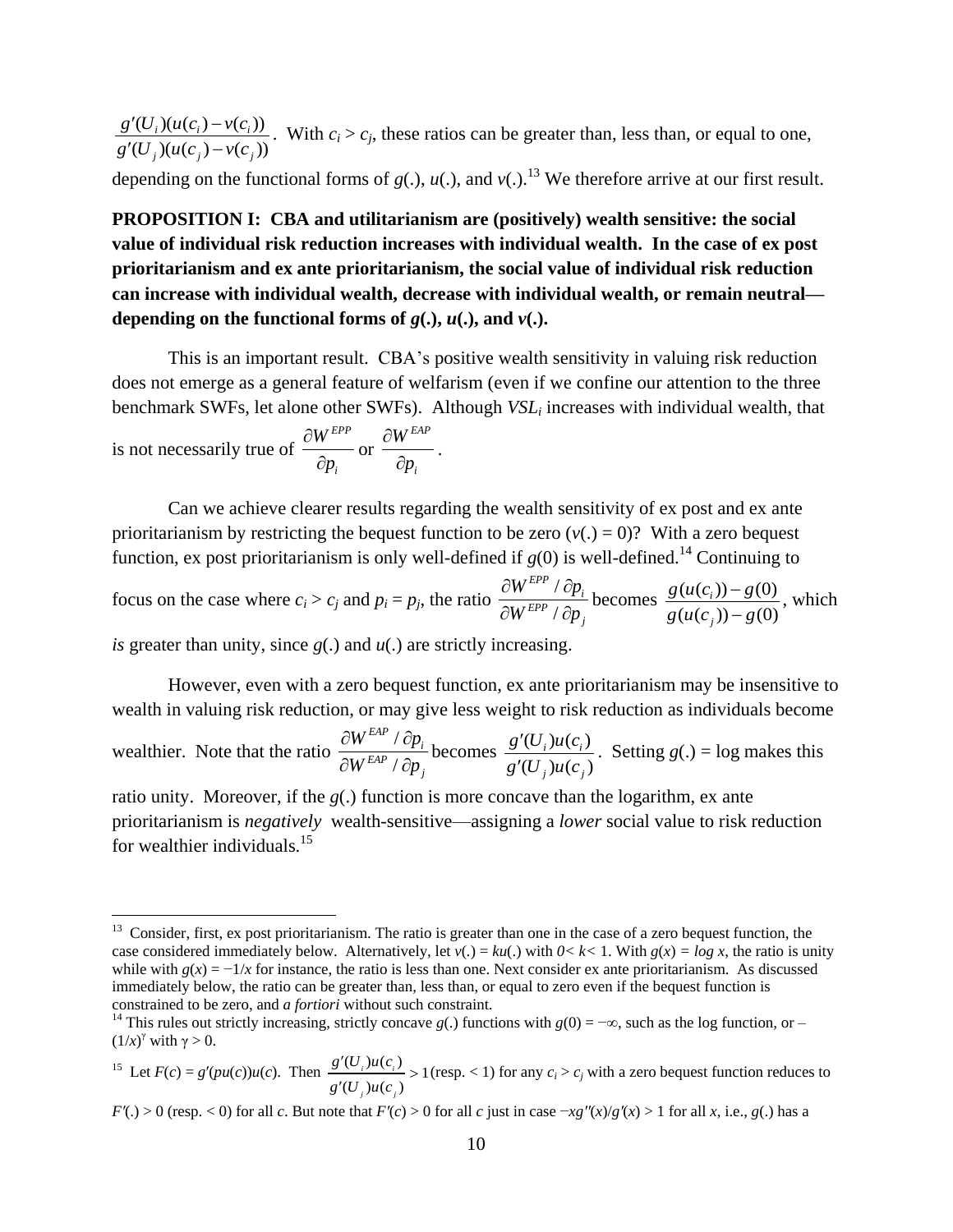A different aspect of the problem of wealth sensitivity concerns whether CBA has a greater *degree* of wealth sensitivity than competing approaches. We show (in the Appendix) that CBA has a greater degree of wealth sensitivity than both utilitarianism and ex ante prioritarianism. In addition, it has a higher degree of wealth sensitivity than ex post prioritarianism with a zero bequest function.

# B. *Sensitivity to Baseline Risk*

 $\overline{a}$ 

Next, we isolate the effect of individual survival probability on the social value of risk reduction—by considering a case where individual *i* has survival probability  $p_i$  in the status quo, individual *j* has survival probability  $p_i$ , with  $p_i > p_j$ , and the two individuals have the same wealth. We define (positive) sensitivity to baseline risk as follows:

#### **Definition 2:** Let  $p_i > p_j$  and  $c_i = c_j$ . A social ranking is (positively) *sensitive to baseline risk* iff $\frac{\partial}{\partial t}$  $\frac{\partial W}{\partial p_i} < \frac{\partial}{\partial}$  $\frac{\partial W}{\partial p_i}$ .

As is well-known,  $VSL_i/VSL_i < 1$ ; hence CBA accords a higher social value to individual risk reduction for individuals at lower survival probability . This is the so-called "dead anyway" effect (Pratt and Zeckhauser 1996). Ex ante prioritarianism also displays the dead-anyway effect: / / *EAP i EAP j*  $W^{EAP}$  /  $\partial p$  $W^{EAP}$  /  $\partial p$  $\partial W^{E\!AP}$  /  $\partial p$  $\partial W^{E\!AP}$  /  $\partial p$ simplifies to  $g'(U_i)/g'(U_j)$  in the case at hand, which is less than unity because  $U_i$  >  $U_i$  and  $g(.)$  is strictly concave, i.e.,  $g'$  strictly decreasing. By contrast, for ex post

prioritarianism and utilitarianism, the social value of risk reduction is insensitive to baseline risk.

Note that  $\partial W^U / \partial p_i$  and  $\partial W^{EPP} / \partial p_i$  are, each, solely a function of *i*'s wealth; and thus  $\frac{\partial W}{\partial W}$ / *i j*  $W / \partial p$  $W / \partial p$  $\partial W / \partial p$  $\partial W / \partial p$ 

is, in each case, unity where *i* and *j* have the same wealth, regardless of their survival probabilities.

# **PROPOSITION II: CBA and ex ante prioritarianism are (positively) sensitive to baseline risk. By contrast, utilitarianism and ex post prioritarianism are insensitive to baseline risk.**

Scholarship on risk reduction often discusses whether a preference for aiding "identified" rather than "statistical" victims is justified. We might say that an individual is an "identified" victim if her probability of surviving the current period, absent governmental intervention, is zero or (more generally) sufficiently low. An immediate implication of the last paragraph is that CBA and ex ante prioritarianism, but not utilitarianism or ex post prioritarianism, display a preference for aiding identified victims. Concerns about environmental justice and cumulative risk are also consistent with a social value of risk reduction that is increasing with the

degree of concavity globally less than unity; that  $F'(c) < 0$  for all *c* just in case  $-xg''(x)/g'(x) < 1$  for all *x*; and that  $-xg''(x)/g'(x) = 1$  if  $g(x) = \log x$ .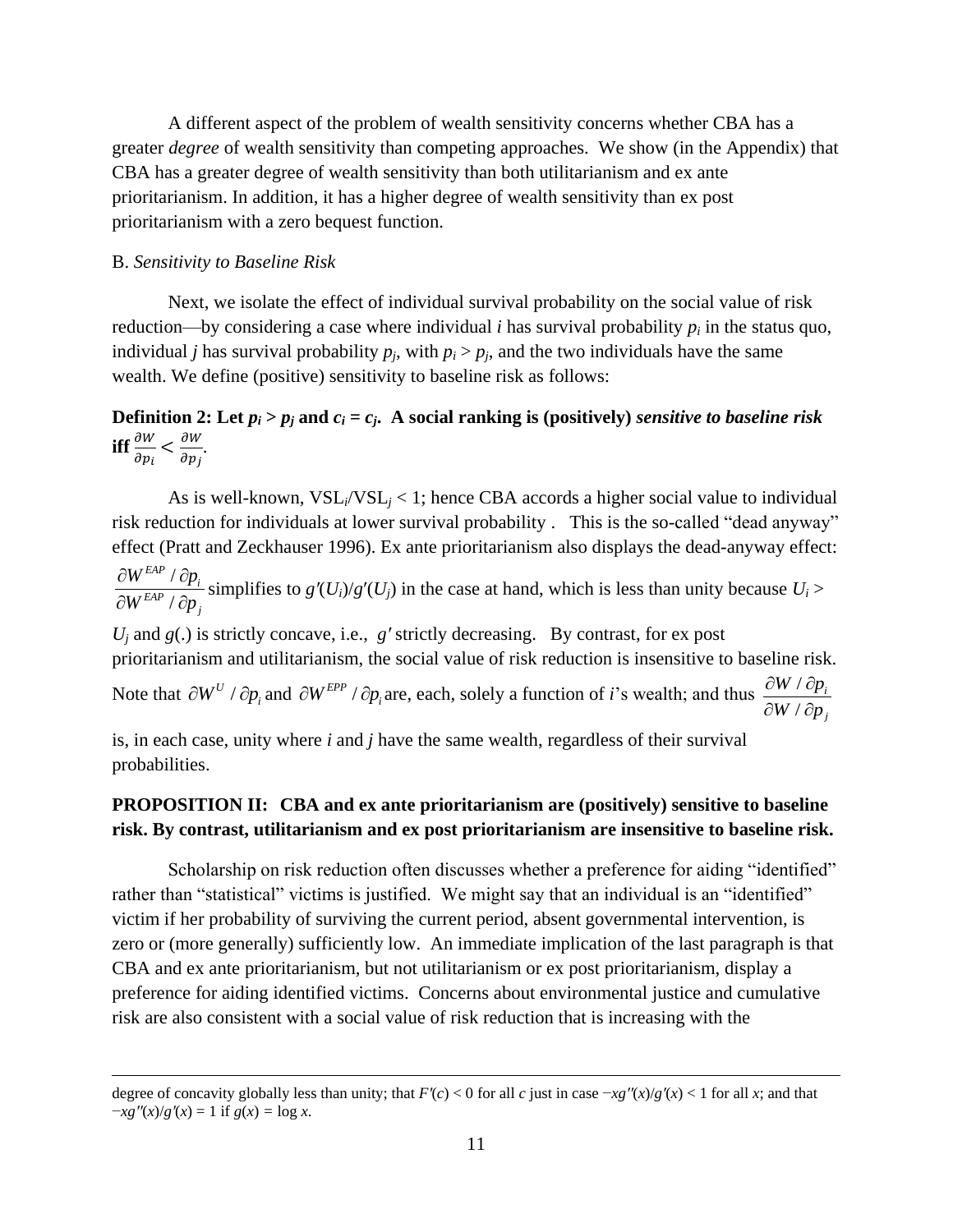individual's baseline risk, at least to the extent that the baseline risk is determined by environmental exposures.

#### *C*. *Equal Value of Risk Reduction*

As discussed above, there is often reluctance to assign different social values to reducing risk to people with different characteristics. In the simple model we consider, individuals are identical except for any differences in their wealth *c* or survival probability *p*. Hence equal value of risk reduction requires insensitivity to both wealth and baseline risk.

# Definition 3: A social ranking satisfies *equal value of risk reduction* iff  $\frac{\partial W}{\partial p_i} = \frac{\partial}{\partial p_j}$  $\frac{\partial w}{\partial p_i} \forall p_i, p_j, c_i, c_j$ .

*W*(.) displays equal value of risk reduction iff  $\frac{\partial W}{\partial x}$ / *i j*  $W / \partial p$  $W / \partial p$  $\partial W / \partial p$  $\partial W / \partial p$ is unity regardless of the survival

probabilities *and* wealth of *i* and *j*. As we have seen, CBA and the utilitarian SWF are wealth sensitive, while the ex ante prioritarian SWF (as well as CBA) is sensitive to baseline risk. It thus follows immediately that CBA, the utilitarian SWF, and the ex ante prioritarian SWF do *not* exhibit equal value of risk reduction. By contrast, ex post prioritarianism *can* satisfy equal value of risk reduction—but only under restrictive assumptions regarding  $g(.)$  and individual utility.<sup>16</sup>

**PROPOSITION III: Neither CBA, nor utilitarianism, nor ex ante prioritarianism satisfy equal value of risk reduction. Under all these approaches, the social value of individual risk reduction depends upon the individual's wealth, survival probability, or both. Ex post prioritarianism satisfies equal value of risk reduction only under restrictive assumptions regarding** *g***(.) and individual utility.**

#### *D*. *Risk Equity Preference*

 $\overline{a}$ 

A policymaking methodology has a preference for risk equity if it prefers to equalize survival probabilities. Imagine that, in the baseline, individual *j* has a lower survival probability than individual *i*:  $p_i < p_i$ . A policy increases individual *j*'s survival probability to  $p_i + \Delta p$ , and decreases individual *i*'s survival probability to  $p_i - \Delta p$ , leaving *j* still at a survival probability no higher than *i*. (In other words, the policy secures a Pigou-Dalton transfer in survival probability.) The policy does not change other individuals' survival probabilities, or anyone's wealth. Then we say: (1) a policymaking methodology has a *weak* preference for risk equity if it prefers the policy to baseline as long as *i* and *j* have the same wealth; and (2) a policymaking methodology has a *strong* preference for risk equity if it prefers the policy to baseline regardless of the wealth of the two individuals.

<sup>&</sup>lt;sup>16</sup> Let  $F(c) = g(u(c)) - g(v(c))$ . Then it is easy to see that ex post prioritarianism satisfies equal value of risk reduction iff  $F'(c) = 0$ . A sufficient (but not necessary) condition for this to be true is  $v(.) = ku(.)$ , with  $0 < k < 1$  and  $g(x) = \log x$ . Note that ex post prioritarianism with a zero bequest function exhibits wealth sensitivity (as discussed earlier) and therefore fails to satisfy equal value of risk reduction.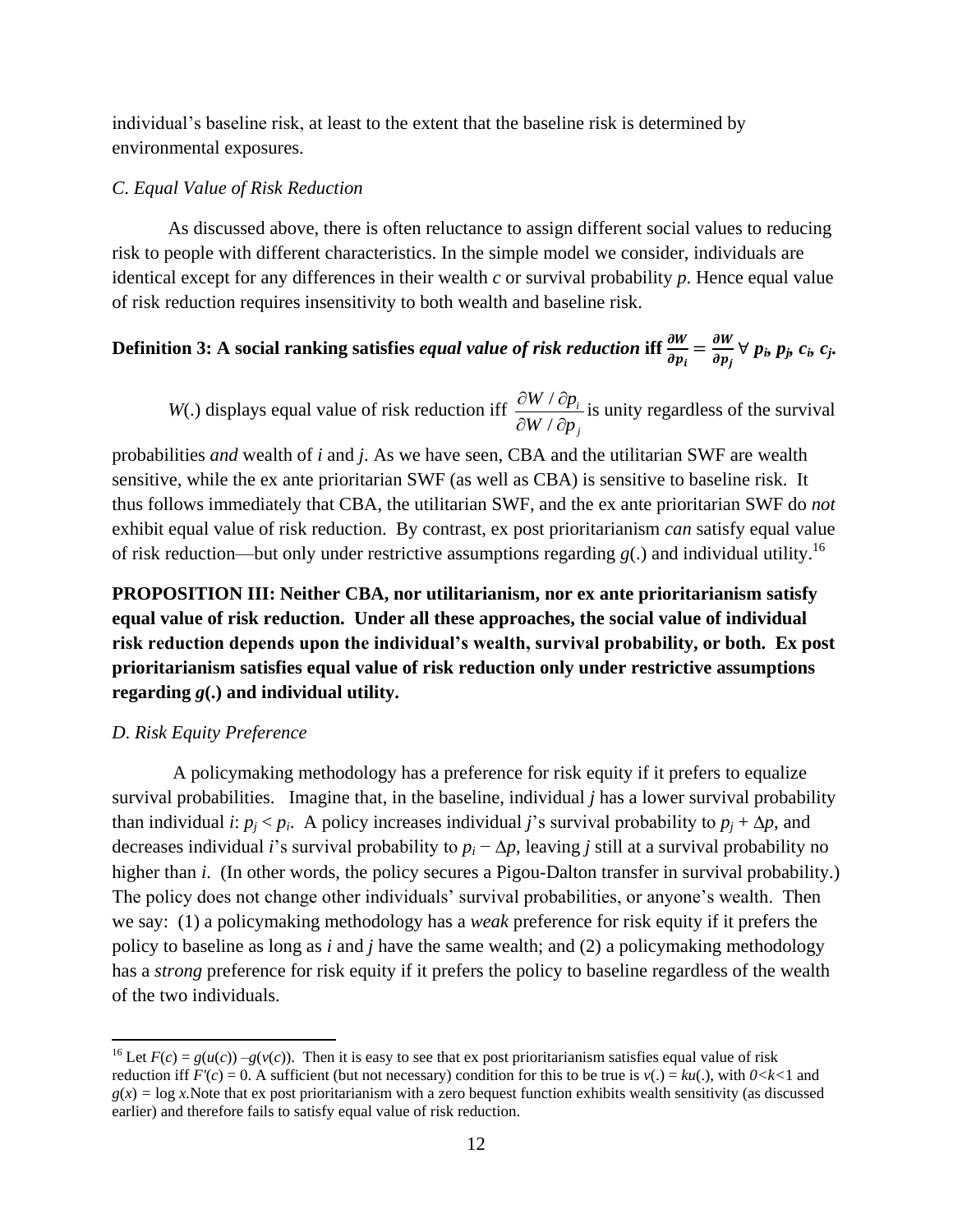Definition 4: Let  $p_i' = p_i - \Delta p > p_j' = p_j + \Delta p$ , with  $\Delta p > 0$ . Consider a policy a leading to  $(p_i', p_j, \Delta p)$  $p_i$ <sup> $\prime$ </sup> and a policy *b* leading to  $(p_i, p_i)$  while leaving unaffected the survival probabilities and **wealth levels of all individuals in society excluding** *i* **and** *j***. A social ranking satisfies a** *weak preference for risk equity* iff  $a \succ b$  for  $c_i = c_j$  and a *strong preference for risk equity* iff  $a \succ b$ **holds**  $\forall$   $c_i$ *,*  $c_j$ *.* 

It is immediate from the definitions that weak preference for risk equity is closely related to (positive) sensitivity to baseline risk. Indeed, the preference relationship in the definition of weak risk equity preference is satisfied for infinitesimal  $\Delta p$  if and only if the social ranking is positively sensitive to baseline risk. Hence sensitivity to baseline risk is a necessary condition for risk equity. As we have seen, utilitarianism and ex post prioritarianism are insensitive to baseline risk and hence they do not exhibit a preference for risk equity.

Interestingly, CBA exhibits risk equity preference in the weak sense when the social ranking is defined using equivalent variation, but may not satisfy it using compensating variation. A proof is provided in the Appendix. The difference arises because the effect of wealth on VSL augments the difference between individuals in the case of equivalent variation, but offsets and can reverse the difference in the case of compensating variation.

Ex ante prioritarianism satisfies risk equity preference in the weak sense. This is generally true, with either a zero or non-zero bequest function, as long as *u*(.) and *v*(.) satisfy the standard conditions. Note also that, with a logarithmic  $g(.)$  function and a zero bequest function, ex ante prioritarianism satisfies risk equity in the *strong* sense. However, this latter result does not extend beyond this special case (see Appendix).

**PROPOSITION IV: CBA (using equivalent variations) and ex ante prioritarianism satisfy risk equity preference in the weak sense. CBA (using compensating variations), utilitarianism and ex post prioritarianism do not. Ex ante prioritarianism satisfies risk equity preference in the strong sense under restrictive assumptions regarding** *g***(.) and individual utility.**

## *E. Catastrophe Aversion*

Keeney (1980) offers a definition of catastrophe aversion which is cited with some frequency in the literature. Assume that policy *a* has a probability  $\pi_d$  of *d* premature deaths and a probability (1- $\pi_d$ ) of no deaths, while policy *b* has a probability  $\pi_{d'}$  of *d'* premature deaths and a probability  $(1 - \pi_{d'})$  of no deaths. Assume, further, that the two policies have the same number of expected deaths ( $d\pi_d = d'\pi_{d'}$ ), but *d* is less than *d'*. Then a policymaking tool is catastropheaverse in Keeney's sense (for short, "Keeney catastrophe averse") if it prefers policy *a* to *b*.

The concept of a mean-preserving spread (Rothschild and Stiglitz 1970) suggests a natural generalization of Keeney catastrophe aversion. Let *D* be a random variable representing the number of fatalities. Let us say that a policymaking tool is "globally catastrophe averse" if it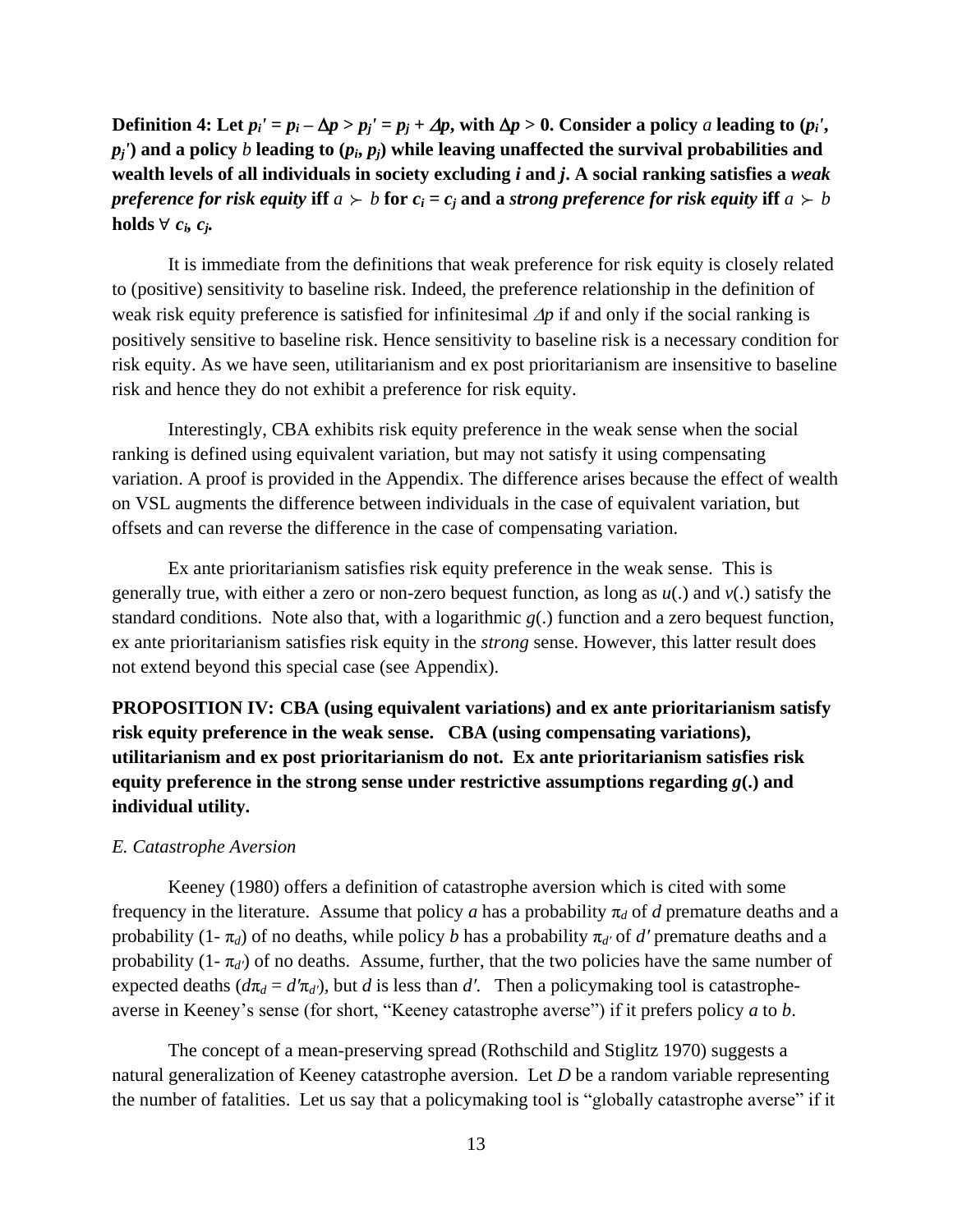dislikes a mean-preserving spread of *D*. Note that Keeney catastrophe aversion is a particular case of global catastrophe aversion in which *D* is binary with one outcome having zero fatalities.

**Definition 5: Let** *Dʹ* **be a mean-preserving spread of** *D***, both random variables***.* **Consider a policy** *a* **leading to** *D* **fatalities and a policy** *b* **leading to** *Dʹ* **fatalities. A social ranking exhibits** *strong* global catastrophe aversion **iff**  $a \succ b$  **and** weak global catastrophe aversion **iff**  $a \succ b$  holds whenever all individuals have equal wealth.

Strikingly, not only CBA, but all three of the benchmark SWFs discussed in this Part *fail* catastrophe aversion in both the global sense and the Keeney sense. Indeed, these tools are not catastrophe averse in these senses even if all individuals have the same wealth.

The reason that CBA and the three benchmarks fail these catastrophe-aversion conditions is straightforward. Both CBA and the three benchmark SWFs under consideration assign social value to policies in a manner that is additively separable across individuals. In other words, they all take the form  $W(a) = \sum f(p_i^o, c_i^o, p_i^a, c_i^a)$ .<sup>17</sup> Whether a given individual happens to die in a *i* state where many other individuals do, or in a state where few others do, has no influence on

# **PROPOSITION V: CBA and the three benchmarks lack the properties of Keeney and of weak global catastrophe aversion.**

#### *F*. *A Summary*

 $\overline{a}$ 

social value.

Table 1 summarizes the results of this Part, regarding the five properties of interest and whether they are satisfied by VSL and by the three benchmark SWFs.

<sup>17</sup> In the case of CBA, the calculation of individual *i*'s EV for some policy *a* depends *both* on his risk and wealth characteristics in the baseline outcome  $O$ , and on his risk and wealth characteristics with the policy. Thus  $f(.)$  is a function of  $p_i^0$  and  $c_i^0$  as well as  $p_i^a$  and  $c_i^a$ . In the case of the three benchmark SWFs, the arguments for the  $f(.)$ function are *just*  $p_i^a$  and  $c_i^a$ . In either event, these policy-evaluation methodologies are separable across individuals.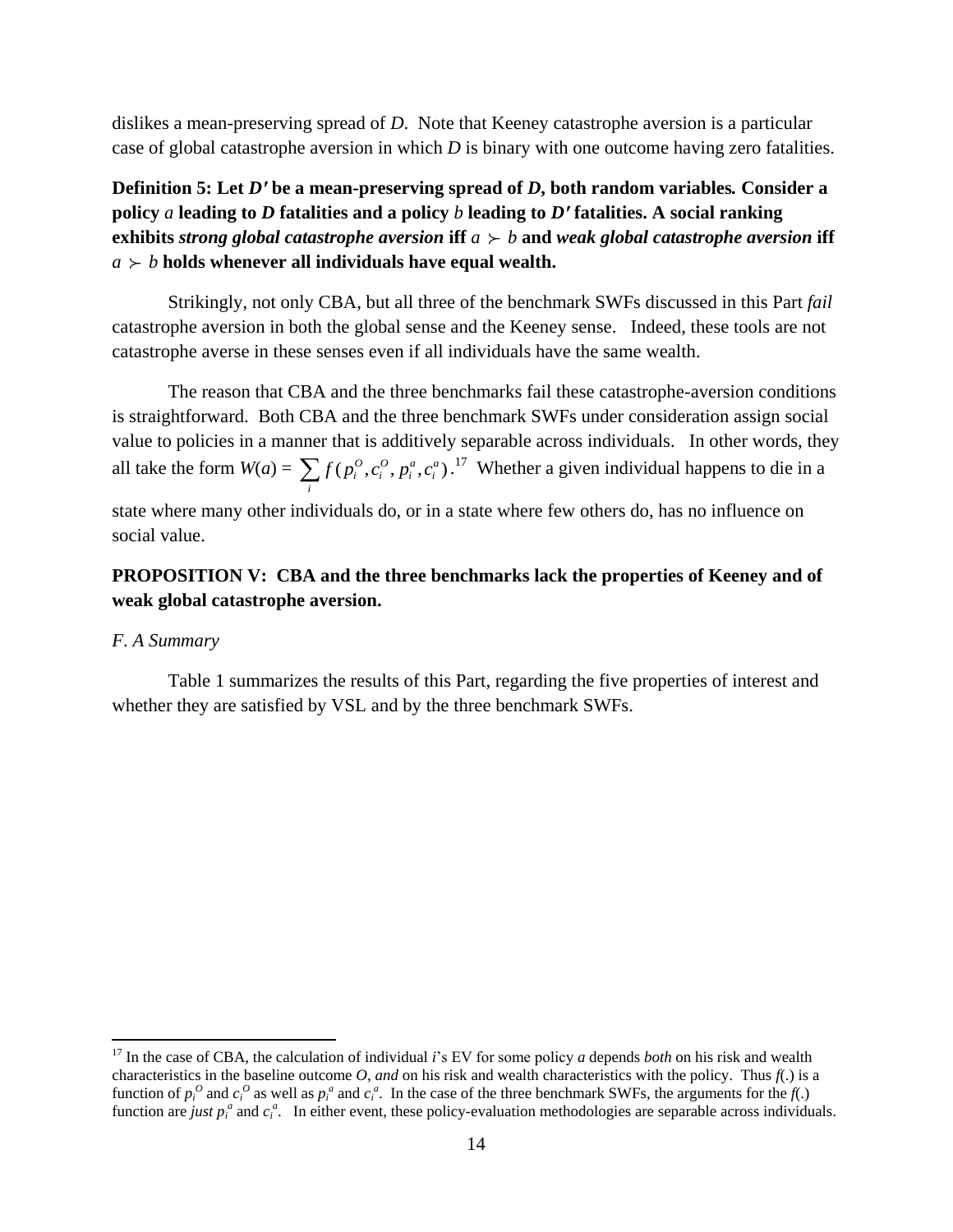| Table 1                               |                                                                                           |                                                    |                                                                            |                                                                                                               |                         |
|---------------------------------------|-------------------------------------------------------------------------------------------|----------------------------------------------------|----------------------------------------------------------------------------|---------------------------------------------------------------------------------------------------------------|-------------------------|
|                                       | Positive<br>Wealth<br>Sensitivity                                                         | Positive<br>Sensitivity to<br><b>Baseline Risk</b> | Equal Value<br>of Risk<br>Reduction                                        | <b>Risk Equity</b><br>Preference                                                                              | Catastrophe<br>Aversion |
| <b>CBA</b>                            | <b>Yes</b>                                                                                | Yes                                                | N <sub>0</sub>                                                             | Yes for<br>equivalent<br>variations<br>(weak risk)<br>equity)                                                 | N <sub>0</sub>          |
| Utilitarian<br><b>SWF</b>             | Yes                                                                                       | N <sub>0</sub>                                     | N <sub>0</sub>                                                             | N <sub>0</sub>                                                                                                | N <sub>0</sub>          |
| Ex Post<br>Prioritarian<br><b>SWF</b> | Depends on<br>$g(.)$ , $u(.)$ and<br>$v(.)$ . Yes<br>under a zero<br>bequest<br>function. | N <sub>0</sub>                                     | Yes, with<br>appropriate<br>restrictions on<br>$g(.)$ , $u(.)$ and<br>v(.) | N <sub>0</sub>                                                                                                | N <sub>0</sub>          |
| Ex Ante<br>Prioritarian<br><b>SWF</b> | Depends on<br>$g(.)$ , $u(.)$ and<br>$v(.)$ .                                             | Yes                                                | N <sub>0</sub>                                                             | Yes (to weak<br>form; satisfies<br>strong risk<br>equity with<br>zero bequest<br>function and<br>$g(.) = log$ | N <sub>0</sub>          |

# III. **Equal Value of Risk Reduction: A Further Inquiry**

Our analysis in Part II showed that CBA, utilitarianism, and ex ante prioritarianism do not satisfy equal value of risk reduction, and that ex post prioritarianism does not do so except under restrictive parameter assumptions. In undertaking this analysis, as throughout Part II, we assumed that individual utility satisfied the standard constraints in the one-period model:  $u(c)$ *v*(*c*),  $u'(c) > v'(c)$ , and  $u''(c) \leq 0$ ,  $v''(c) \leq 0$ .

Many seem to find equal value of risk reduction—the equal valuation of lives, independent of individual characteristics—to be a desirable feature of a policy-evaluation methodology (see Baker et al. 2008 and Somanathan 2006). Indeed, this view is reflected in governmental use of population-average rather than differentiated VSL figures. Also, Fankhauser et al. (1997) and Johansson-Stenman (2000) report that one of the most debated issues related to the socio-economic chapter of the Intergovernmental Panel on Climate Change (IPCC) second assessment report was the fact that a smaller value of life was used for poor countries than for rich countries. Interestingly, they compute the implicit numerical values of individual utility and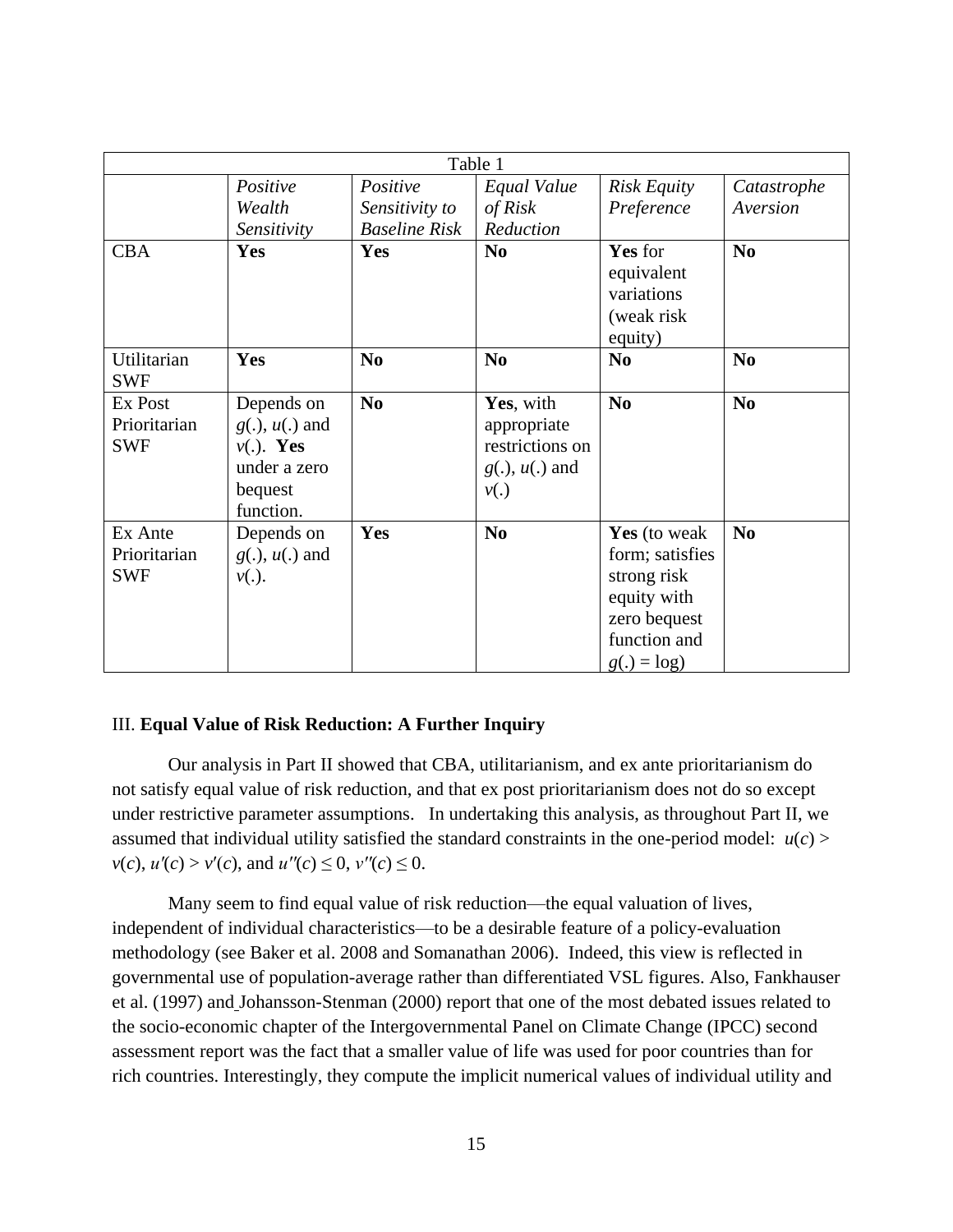ex ante prioritarian SWF (assuming power forms) that would lead to equal value of risk reduction for specific income differences between rich and poor countries.

In this Part, we consider two different theoretical avenues for securing equal value of risk reduction: introducing some SWF other than the three benchmarks, or relaxing the standard assumptions about the utility function. Our results are negative in the first case, affirmative in the second. We also address what our analysis means for the use of population average VSL.

# A. *Is there a Plausible SWF that Satisfies Equal Value of Risk Reduction with the Standard Utility Model*?

Let us consider, first, how variations in the functional form of the SWF might implicate the "equal value of risk reduction" property—holding fixed, for now, the requirement that  $u(c)$  >  $v(c)$ ,  $u'(c) > v'(c) \ge 0$ , and  $u''(c) \le 0$ ,  $v''(c) \le 0$ . We do not consider the rank-weighted or leximin SWFs, which lie beyond the scope of this article, but instead discuss the ex post *transformed* utilitarian SWF; the ex post *transformed* prioritarian SWF; and an SWF suggested by Baker et al. (2008).

It is straightforward to see that ex post transformed utilitarianism does not satisfy equal value of risk reduction with a zero bequest function. Assume that, in the status quo, individual *i* has wealth  $c_i$  and individual *j* has wealth  $c_i$ , with  $c_i > c_j$ . State *s* is such that all individuals are dead; it has probability  $\pi_s$ . One policy saves individual *i* in state *s* (thus increasing his probability of survival by  $\Delta p = \pi_s$ ); a second policy saves individual *j* in state *s* (thus increasing his survival probability by the same amount). With *h*(.) the transformation function, the increase in social value from the first policy is  $\pi_s h(u(c_i)) - \pi_s h(0)$ ; the increase in social value from the second policy is  $\pi_s h(u(c_i)) - \pi_s h(0)$ . For these to be the same amount, it must be the case that  $h(u(c_i)) = h(u(c_i))$  even though  $c_i > c_i$ . But  $u(c_i) > u(c_i)$ , since  $u'(.) > 0$ , and thus  $h(u(c_i)) > h(u(c_i))$ since  $h(.)$  is strictly increasing.

In the Appendix, we generalize the proof, showing that ex post transformed utilitarianism does not satisfy equal value of risk reduction with a nonzero bequest function. We also show that ex post transformed prioritarianism does not satisfy this condition.

Baker et al. (2008) suggest one may achieve equal value of risk reduction via *weighted*  utilitarianism. (In discussing this proposal, for the sake of clarity, we use superscripts to denote the status quo or alternative policies, so that  $p_i^O$  means *i*'s survival probability in the status quo, *O*,  $c_j^a$  *j*'s wealth with policy *a*, and so forth.)

Let  $\beta_i$  be a weighting factor for individual *i* equaling  $1/(\frac{\partial U_i}{\partial p_i})\big|_{U_i^O, p_i^O}=1/(u(c_i^O)-v(c_i^O))$ *i*  $-1/(u(c^0) - v(c^0))$  $\sum_{i}^{i}$ )  $\Big|_{U_i^o, p_i^o} = 1/(u(c_i^o) - v(c_i^o))$  $\frac{U_i}{\partial p_i}$ )  $\Big|_{U_i^o, p_i^o} = 1/(u(c_i^o) - v(c_i))$  $\frac{\partial U_i}{\partial p_i}\big)\big|_{U_i^o, p_i^o} = 1/(u(c_i^o) - v(c_i^o))$ . Then consider a weighted utilitarian SWF which says that  $W(a) = \sum \beta_i U_i^a$ *i i*  $\sum_i \beta_i U_i^a$ . This SWF satisfies equal value of risk reduction. If *i* has baseline survival probability  $p_i^O$  and baseline wealth  $c_i^O$ ,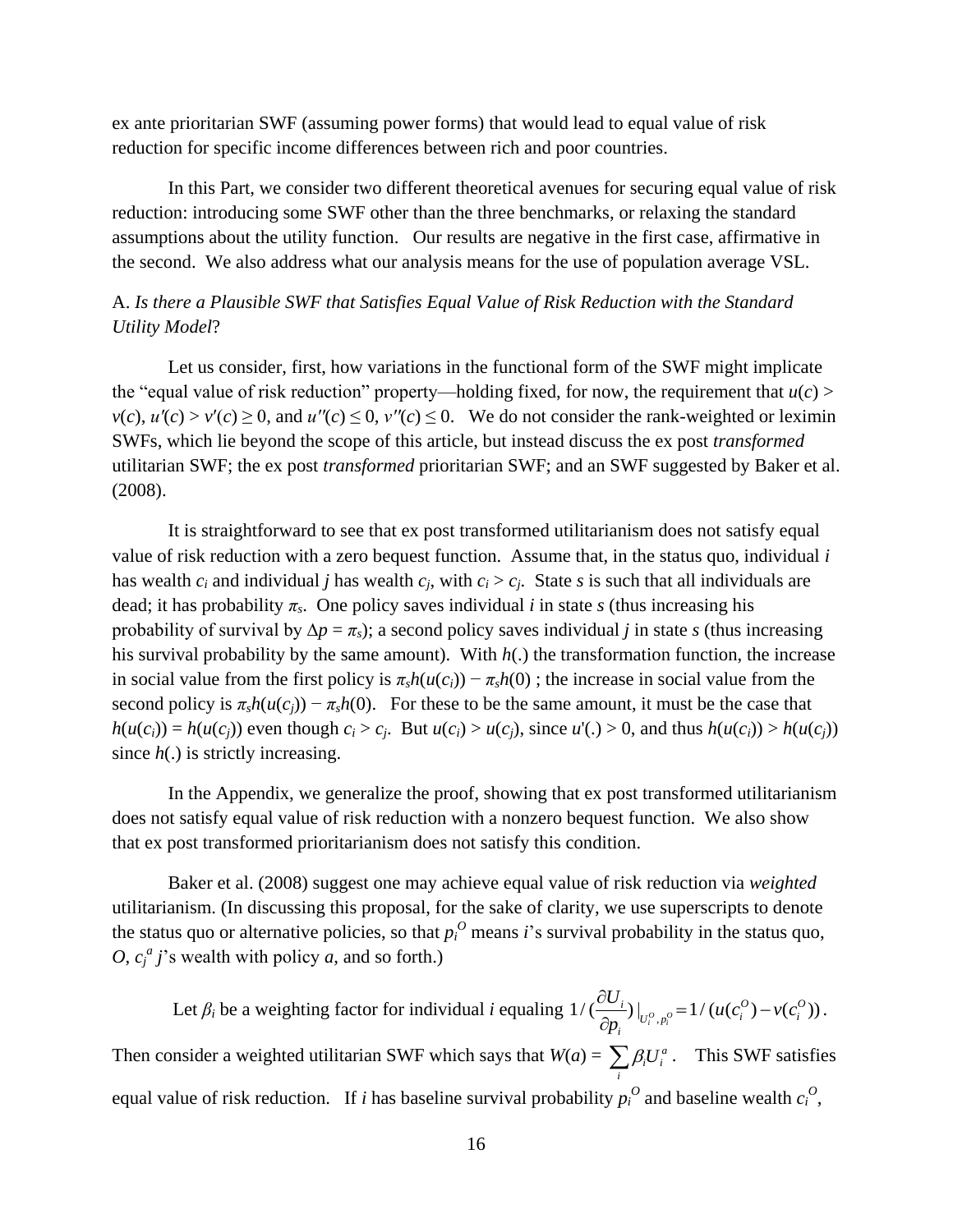while *j* has a possibly different baseline survival probability  $p_j^O$  and possibly different wealth  $c_j^O$ , / / *i j*  $W / \partial p$  $W / \partial p$  $\partial W / \partial p$  $\partial W / \partial p$ a possibly different baseline survival probability  $p_j^O$  and possibly different<br>in the baseline is just  $\frac{\beta_i(u(c_i^O) - v(c_i^O))}{\beta_i(u(c_i^O) - u(c_i^O))} = \frac{1/(u(c_i^O) - v(c_i^O))}{\beta_i(u(c_i^O) - u(c_i^O))} \frac{(u(c_i^O) - v(c_i^O))}{\beta_i(u(c_i^O) - u(c_i^O))}$ Eline survival probability  $p_j^{\circ}$  and possibly different<br>  $\frac{(u(c_i^O) - v(c_i^O))}{(u(c_j^O) - v(c_j^O))} = \frac{1/(u(c_i^O) - v(c_i^O))}{1/(u(c_j^O) - v(c_j^O))} \frac{(u(c_i^O) - v(c_i^O))}{(u(c_j^O) - v(c_j^O))}$  $\frac{\partial_i (u(c_i^0) - v(c_i^0))}{\partial_i u(c_i^0)} = \frac{1/(u(c_i^0) - v(c_i^0))}{\partial_i u(c_i^0)} \frac{(u(c_i^0) - v(c_i^0))}{\partial_i u(c_i^0)}$  $\frac{\partial^0}{\partial^0} - v(c_i^0) = \frac{1}{u(c_i^0)} - v(c_i^0) \frac{u(c_i^0) - v(c_i^0)}{u(c_i^0) - v(c_i^0)}$  $\frac{1}{i}$   $\frac{u(c_i^0) - v(c_j^0)}{u(c_j^0) - v(c_j^0)} = \frac{1}{1}$   $\frac{u(c_i^0) - v(c_j^0)}{u(c_j^0) - v(c_j^0)}$   $\frac{u(c_i^0) - v(c_j^0)}{u(c_j^0) - v(c_j^0)}$ line survival probability  $p_j^O$  and possibly differ<br>  $\frac{u(c_i^O) - v(c_i^O)}{=} \frac{1/(u(c_i^O) - v(c_i^O))}{u(c_i^O) - v(c_i^O)}$  $\frac{u(c_i^0) - v(c_i^0)}{u(c_j^0) - v(c_j^0)} = \frac{1/(u(c_i^0) - v(c_i^0))}{1/(u(c_j^0) - v(c_j^0))} \frac{(u(c_i^0) - v(c_j^0))}{(u(c_j^0) - v(c_j^0))}$  $\beta_i$  $_{\beta}$ urvival probability  $p_j^O$  and possibly different v<br>  $-\nu(c_i^O)$  =  $\frac{1}{\nu}(\mu(c_i^O) - \nu(c_i^O))(\mu(c_i^O) - \nu(c_i^O))$  $\frac{-v(c_i^0)}{-v(c_j^0)} = \frac{1/(u(c_i^0) - v(c_i^0))}{1/(u(c_j^0) - v(c_j^0))} \frac{(u(c_i^0) - v(c_i^0))}{(u(c_j^0) - v(c_j^0))} =$  $=1$ .

However, closer inspection suggests that this SWF is problematic. The most natural interpretation of the Baker et al. (2008) proposal is that the weights are assigned to each individual depending upon her baseline characteristics in *O*, but are then held "rigid": in order to calculate the sum of weighted utilities for any policy *a*, the weighting factor for individual *i* is  $\beta_i$ , regardless of *i*'s characteristics (wealth and survival probability) in *a*. *This* approach violates the "anonymity" or "impartiality" axiom – a basic principle that any minimally plausible SWF should satisfy. Assume that, in policy  $a$ , individuals have wealth and survival probabilities  $((c_1,$  $p_1$ ,  $(c_2, p_2)$ ,  $\dots$   $(c_N, p_N)$ , while in policy *b* these pairs are permuted. Then "anonymity"/"impartiality" requires that a SWF be indifferent between *a* and *b*; but the form of weighted utilitarianism now under discussion need not be. <sup>18</sup>

A different interpretation is the weights are not "rigid," but instead assigned by a weighting function. In other words,  $W(a) = \sum_i \beta(p_i^a, c_i^a) U_i^a$ , where  $\beta(p_i^a, c_i^a) = 1/[u(c_i^a) - v(c_i^a)]$ 

. This SWF can violate the Pareto principle (at least if the bequest function is zero). Consider a policy that departs from baseline by increasing some individuals' wealth (by a small or large amount), without changing anyone's survival probability. Then the Pareto principle obviously requires that the policy be preferred, but the SWF now being discussed will be indifferent between policy and baseline.<sup>19</sup>

#### *B*. *Relaxing Standard Assumptions Regarding the Utility Function*

 $\overline{a}$ 

Although Baker et al. focus on the (implausible) weighted-utilitarian SWF, they suggest in a footnote that equal value of risk reduction might also be achieved in an alternative manner via a utility function such that individual expected utility is separable in wealth and survival probability and linear in the latter. Such an expected utility function violates the standard assumption  $u'(c) > v'(c)$ . The Baker et al. suggestion therefore invites a more general framing of

<sup>&</sup>lt;sup>18</sup> It might be protested that failures of anonymity require "large" rather than small departures from the baseline and Baker et al. (2008) are only proposing their SWF for small changes, see their discussion—but this is not true. Imagine that, in the baseline, one individual has wealth *c* and another wealth *c\**, which is slightly larger, and that they have the same survival probability. Imagine that the policy increases the first individual's wealth to *c*\* and decreases the second's to *c*. Then anonymity requires that this "small" departure from the baseline be ranked equally good as baseline; but the "rigid" form of weighted utilitarianism will not do that.

<sup>19</sup> Admittedly, the ex post prioritarian SWF can also violate the Pareto principle. However, such violation only occurs when the social planner is choosing under conditions of uncertainty. By contrast, the weighted-utilitarian SWF under discussion in this paragraph can violate the Pareto principle even if the planner knows, for certain, how individuals will be affected. (Even if  $p_i^a$  is one or zero for all individuals and actions, a violation of the Pareto principle can occur.) Arguably, an SWF which conflicts with the Pareto principle under conditions of certainty is *especially* problematic. See generally Adler (2012), Chapter 7, discussing the Pareto principle under certainty and uncertainty.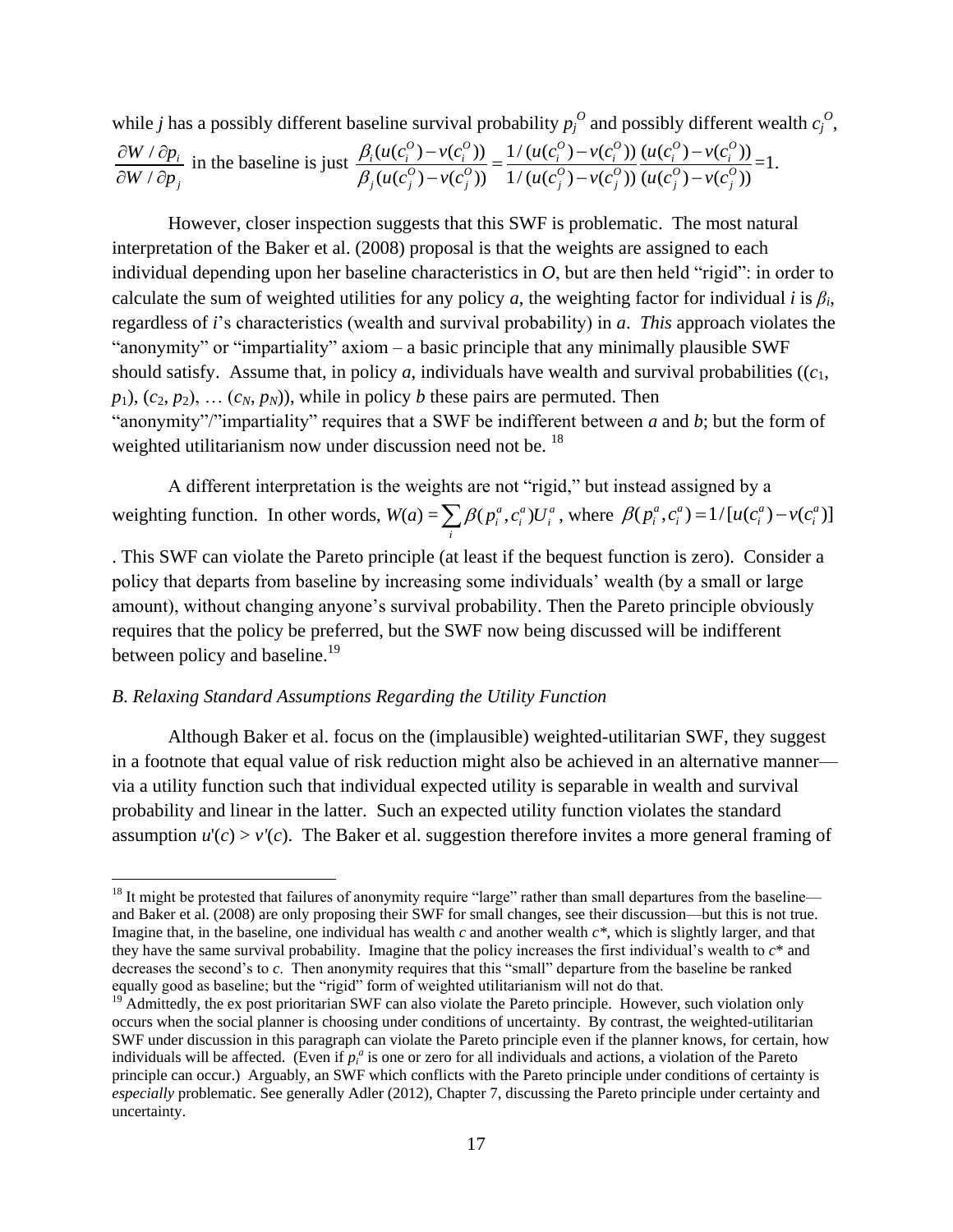the question: What are the possible relaxations of the standard utility model that will achieve equal value of risk reduction?

Consider first the possibility of setting  $u(c) = v(c) + k$ ,  $k > 0$ ,  $u'(c) = v'(c) > 0$ ,  $u''(c) =$  $v''(c) \leq 0$ . It should be stressed that these assumptions are perfectly consistent with expected utility theory. Nor do they seem absurd. If *c* is defined as wealth *after* insurance premiums and payouts, *u'*(.) and *v'*(.) might plausibly be equal, since optimal insurance equalizes the marginal utility of money across states of the world. Inspection of the formulas earlier for *i W p*  $\partial$  $\partial$ for  $W^{CBA}$ ,  $W^U$ ,  $W^{EPP}$ , and  $W^{EAP}$  show that, in this case,  $W^U$  ("utilitarianism" or, more precisely, ex post untransformed utilitarianism) will secure equal value of risk reduction: / / *U i U j*  $W^U$  /  $\partial p$  $W^U$  /  $\partial p$  $\partial W^U$  /  $\partial p$  $\partial W^U$  /  $\partial p$ will be unity regardless of the survival probability and wealth of *i* and *j*. This is *not* true of CBA or of the

other two "benchmark" SWFs.<sup>20</sup>

 $\overline{a}$ 

Consider a more dramatic possibility, setting  $u(c) = v(c)$  for all *c*. In this case, both CBA and all of the benchmark SWFs satisfy equal value of risk reduction. But a change to an individual's survival probability has no social value. This is an absurd case, not worth serious discussion.

# C. *Population Average VSL figures and equal value of risk reduction*

The analysis of equal value of risk reduction places in a new light the standard governmental practice of using population-average VSL values. Such a practice is problematic, from the perspective of CBA, because VSL is heterogeneous. However, the use of populationaverage VSL values is *also* problematic from the perspective of *any* SWF that fails equal value of risk reduction. Recall that, with the standard utility model, the utilitarian SWF (even with a transformation function) and ex ante prioritarian SWF do not satisfy equal value of risk reduction, and that the ex post prioritarian SWF (even with a transformation function) does so only under restrictive parameter assumptions regarding *g*(.), *u*(.) and *v*(.).

 $\frac{P_i}{\partial p_i} = \frac{6}{g'(u(c_j) - (1 - p_j)k)}$  $\frac{EAP}{P}$  /  $\frac{\partial p_i}{\partial p_j}$  =  $\frac{g'(u(c_i) - (1 - p_i))}{g'(u(c_j) - (1 - p_j))}$  $\frac{u_i}{W^{EAP} / \partial p_j} = \frac{8 \sqrt{v_i} + 1/2}{g'(u(c_j) - (1 - p_j))k}$  $\frac{\partial W^{EAP}}{\partial W^{EAP}} / \frac{\partial p_i}{\partial p_j} = \frac{g'(u(c_i) - (1 - p_i)k)}{g'(u(c_j) - (1 - p_j)k)}$ , which is not unity with  $p_i = p_j$  and  $c_i \neq c_j$  given the strict concavity of *g*(.).

<sup>&</sup>lt;sup>20</sup> Assume that for all *c*,  $u(c) - v(c) = k > 0$ , and thus  $u'(c) = v'(c)$ . Consider two individuals with survival probabilities  $p_i$  and  $p_j$  and wealth  $c_i$  and  $c_j$ . Then  $(c_i)$  $(c_i)$  $\sum_{i}$  **i** *j i*  $VSL$ <sub>*i</sub>*  $u'(c)$ </sub>  $VSL$ <sub>i</sub>  $u'(c)$  $\overline{\phantom{a}}$  $=$  $\overline{\phantom{a}}$ , which is not unity with  $c_i \neq c_j$  if  $u(.)$  is strictly concave (rather than linear).  $\frac{\partial W^{EPP} / \partial p_i}{\partial F} = \frac{g(u(c_i)) - g(u(c_i) - k)}{g(u(c_i))}$  $\frac{\partial P_i}{\partial p_j} = \frac{g(w(c_i)) - g(w(c_i)) - w_j}{g(u(c_j)) - g(u(c_j)) - k_j}$  $\frac{EPP}{P}$  *i*  $\frac{\partial p_i}{\partial p_j} = \frac{g(u(c_i)) - g(u(c_i))}{g(u(c_j)) - g(u(c_j))}$  $W^{EPP}$  /  $\partial p_i = g(u(c_i)) - g(u(c_i)) - k$  $\frac{W^{EPP} \wedge \partial p_i}{W^{EPP} \wedge \partial p_j} = \frac{8 \wedge w(c_i) - 8 \wedge w(c_i) - w}{g(u(c_j)) - g(u(c_j)) - k}$  $\frac{\partial W^{EPP} / \partial p_i}{\partial W^{EPP} / \partial p_j} = \frac{g(u(c_i)) - g(u(c_i) - k)}{g(u(c_j)) - g(u(c_j) - k)}$ , which is not unity with  $c_i \neq c_j$ , since  $g(.)$  is strictly concave. Finally,  $\frac{\partial W^{EAP}}{\partial p_i} = \frac{g'(u(c_i) - (1 - p_i)k)}{g'(u(c_i) - (1 - p_i))}$  $W^{EAP} / \partial p_i = g'(u(c_i) - (1 - p_i)k)$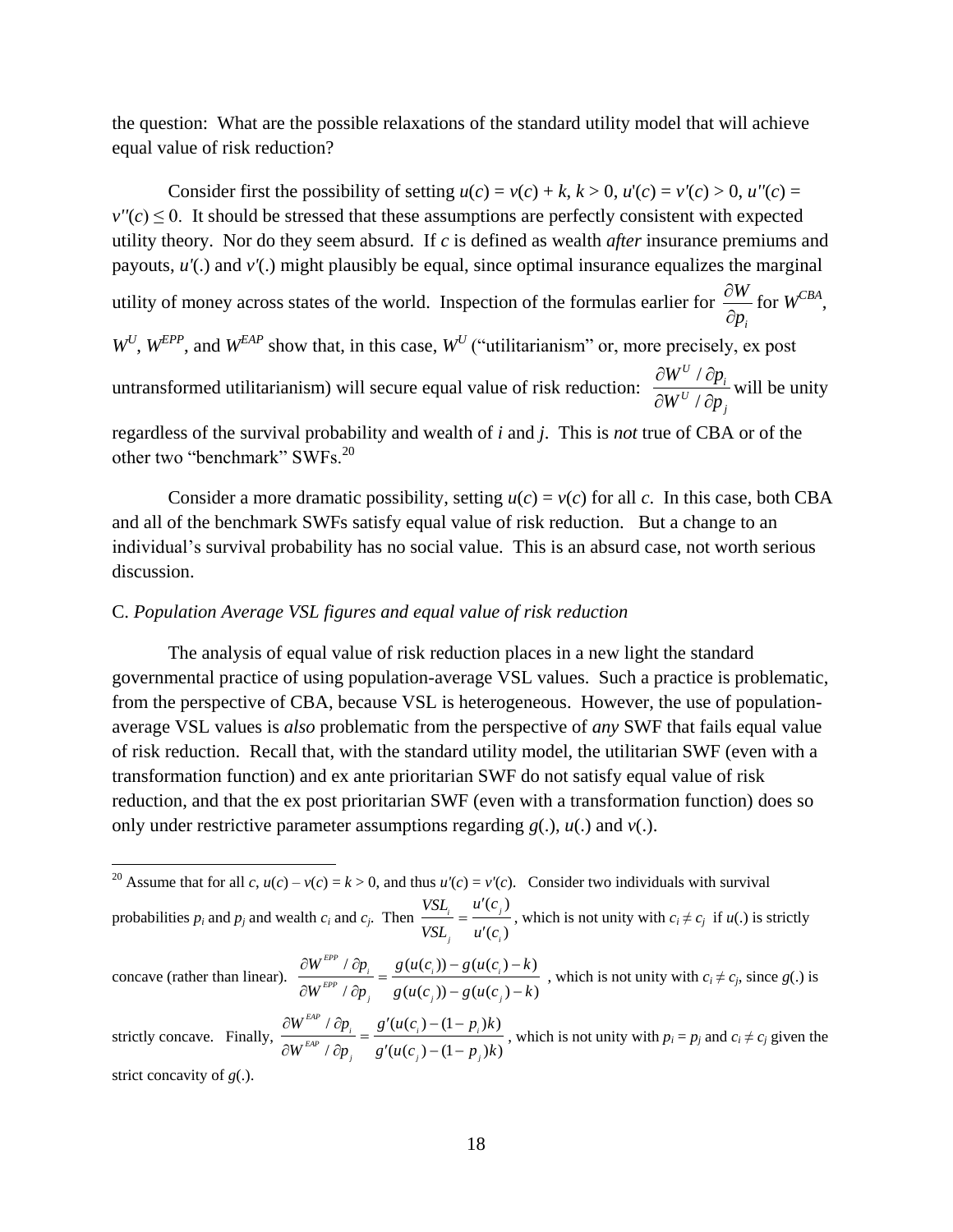For the sake of illustration, consider the utilitarian (ex post untransformed utilitarian) SWF.<sup>21</sup> Imagine that, in the baseline policy, the average VSL value is *K*. Assume that we have a series of policies, *a*, *b*, …, each of which changes individual wealth and survival probabilities from the baseline by a small amount. Policy *a* corresponds to  $(\Delta c_1^a, ..., \Delta c_N^a, \Delta p_1^a, ..., \Delta p_N^a)$ , and so on . For simplicity, assume that each individual's wealth change is the same for all policies:  $\Delta c_i^a = \Delta c_i^b$  for all *a*, *b*. Then CBA using population-average VSL ranks the policies using the following simple rule: *a* better than *b* iff  $K(\sum \Delta p_i^a) > K(\sum \Delta p_i^b)$ population-average vsL ranks the policies<br>  $K(\sum_i \Delta p_i^a) > K(\sum_i \Delta p_i^b)$ . For small wealth

and probability changes, the utilitarian SWF ranks the policies using the rule: *a* better than *b* iff probability changes, the utilitarian SWF ra<br>  $(\Delta p_i^a)(u(c_i) - v(c_i)) > \sum (\Delta p_i^b)(u(c_i) - v(c_i))$ and probability changes, the utilitarian SWF random probability changes, the utilitarian SWF random  $\sum_i (\Delta p_i^a)(u(c_i) - v(c_i)) > \sum_i (\Delta p_i^b)(u(c_i) - v(c_i))$ . . Unless (1) all affected individuals have the same wealth in the baseline, or (2) we relax the standard utility model (so that  $u(c) - v(c)$  is a constant for all *c*), the ranking of the policies achieved by the ex post utilitarian rule will *not* generally be the same as the ranking achieved using population-average VSL values.

#### IV. **Catastrophe Aversion: A Further Inquiry**

We earlier introduced Keeney catastrophe aversion and a more general concept—global catastrophe aversion—and observed that neither CBA, nor the three benchmark SWFs, are globally or Keeney catastrophe averse even if all individuals have the same wealth.

In this Part, we consider the catastrophe-aversion properties of the ex post transformed utilitarian SWF and ex post transformed prioritarian SWF. We continue to focus on catastrophe aversion in the weak sense: where all individuals have the same wealth. Henceforth "weak" will be implicit.

A striking fact is that ex post *transformed* utilitarianism and ex post *transformed* prioritarianism will *satisfy* Keeney catastrophe aversion if and only if the social transformation function *h*(.) is strictly concave. To see this, consider a population of *N* individuals out of which *d* individuals will die if a catastrophe occurs. All have the same wealth *c*; let "*u*" and "*v*" denote  $u(c)$  and  $v(c)$ , respectively. Keep the expected number of deaths *n* constant, so that the probability of catastrophe is  $\pi = n/d$ .

Consider ex post transformed utilitarianism. If *N-d* individuals are alive, the social value of that state, according to ex post transformed utilitarianism, is *h*((*N−d*)*u+dv*). Accordingly, social welfare is equal to  $W(d) = (n/d)h(Nu+d(v-u)) + (1-(n/d))h(Nu)$ . Keeney catastrophe aversion means that social welfare must be decreasing in the number of fatalities *d*. That is, there is Keeney catastrophe aversion if and only if  $W'(d) < 0$ . We easily obtain  $W'(d) =$  $-(n/d^2)(h(Nu+d(v-u))-h(Nu)) + (n/d)(v-u)h'(Nu+d(v-u))$ . It is straightforward then that *W'*(*d*) is negative for all parameters *N,u,v* and *d* if and only if (*h(s)−h(r*))*/(s−r*)*<h′*(*r*) for all *s* and *r* such that *s>r*, which indeed holds iff *h*(.) is strictly concave.

 $\overline{a}$ 

 $21$  A similar analysis could be provided for any SWF that violates equal value of risk reduction.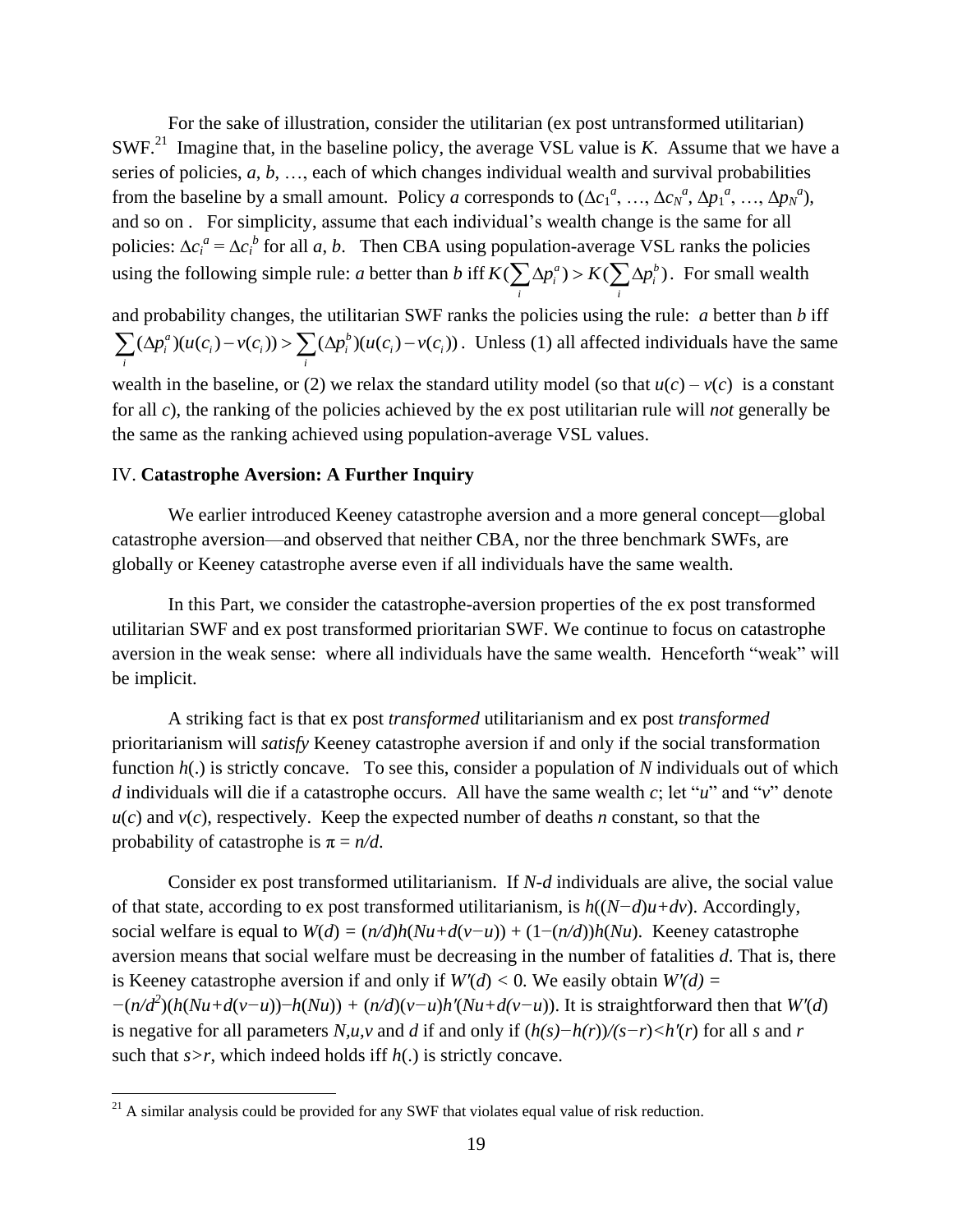It is easy to generalize this result to global catastrophe aversion. If the random number of fatalities is *D*, social welfare under ex post transformed utilitarianism becomes simply  $Eh((N-D)u+Dv)$  in which *E* is the expectation operator over *D*. It is immediate then that there is global catastrophe aversion if and only if *h*((*N−d*)*u+dv*) is strictly concave in *d*, that is, if and only if *h* is strictly concave.

A parallel analysis shows that ex post transformed prioritarianism satisfies Keeney and global catastrophe aversion iff the transformation function is concave. Continuing the discussion of the previous paragraph: social welfare under ex post transformed *prioritarianism* becomes  $Eh((N-d)g(u)+dg(v))$ . There is global catastrophe aversion if and only if  $h((N-d)g(u)+dg(v))$  is concave in *d* that is, if and only if *h* is concave.<sup>22</sup>

# **PROPOSITION VI: Ex post transformed utilitarianism and prioritarianism satisfy Keeney and weak global catastrophe aversion iff the transformation function** *h***(.) is strictly concave.**

One immediate implication of this result is that Fleurbaey's (2010) EDE transformation function  $h^{EDE}$ (.), combined with utilitarianism or prioritarianism, fails Keeney and global catastrophe aversion.<sup>23</sup> As discussed in Part I, if the underlying SWF is utilitarian,  $h^{EDE}$ (.) is linear; if the underlying SWF is prioritarian, *h EDE*(.) is strictly *convex*. 24

We can also generalize the incompatibility that Keeney (1980) observes between catastrophe aversion and risk equity. Ex post transformed utilitarianism and prioritarianism do not satisfy risk equity.<sup>25</sup> Thus there is no transformation function that will render ex post utilitarianism, or ex post prioritarianism, consistent with *both* Keeney or global catastrophe aversion and risk equity.

<sup>24</sup> As noted in Part I, where  $w = \sum_{i=1}^{N} g(u_i)$ ,  $h^{EDE}(w) = g^{-1}(w/N)$ . With  $g(.)$  strictly concave,  $g^{-1}(.)$  is strictly

convex. If  $g^{-1}(.)$  is strictly convex in *w/N*, it is also strictly convex in *w*.

 $\overline{a}$ 

 $22$  Although ex post transformed utilitarianism and prioritarianism satisfy weak catastrophe aversion with an appropriate transformation function, they are not necessarily catastrophe averse when individuals can vary in their wealth.

 $^{23}$  Fleurbaey informally discusses Keeney catastrophe aversion, and suggests that it may make more sense to reduce an independent risk than a risk that hits everyone equally. The intuition is that, when the number of expected fatalities is given, one may prefer a catastrophe with a higher number of fatalities since this reduces ex post inequality. At the limit, if everyone will be either alive or dead, there is maximal ex post equality.

<sup>&</sup>lt;sup>25</sup> Focusing on the case where individuals have the same wealth, let *u* be utility if alive and *v* if dead. Assume that there are two individuals and three states. In state 1, only individual 1 is alive; in state 2, only individual 2 is alive; in state 3, neither is alive. The status quo probability of state 1 is  $p_1$ , and the status quo probability of state 2 is  $p_2$ , with  $p_2 > p_1$ . Assume that a policy increases the probability of state 1 by  $\Delta p$  and decreases the probability of state 2 by the same amount, with  $p_1 + \Delta p < p_2 - \Delta p$ . Then risk equity requires that the policy be preferred. However, note that the ex post transformed utilitarian SWF assigns the status quo the value  $p_1h(u + v) + p_2h(u + v) + (1 - p_1 - v_2)$  $p_2$ ) $h(2y)$ . And it assigns the policy the same value, in violation of risk equity. Moreover, risk equity is violated regardless of the convexity or concavity of *h*(.). The very same example shows that the ex post transformed prioritarian SWF does not satisfy risk equity.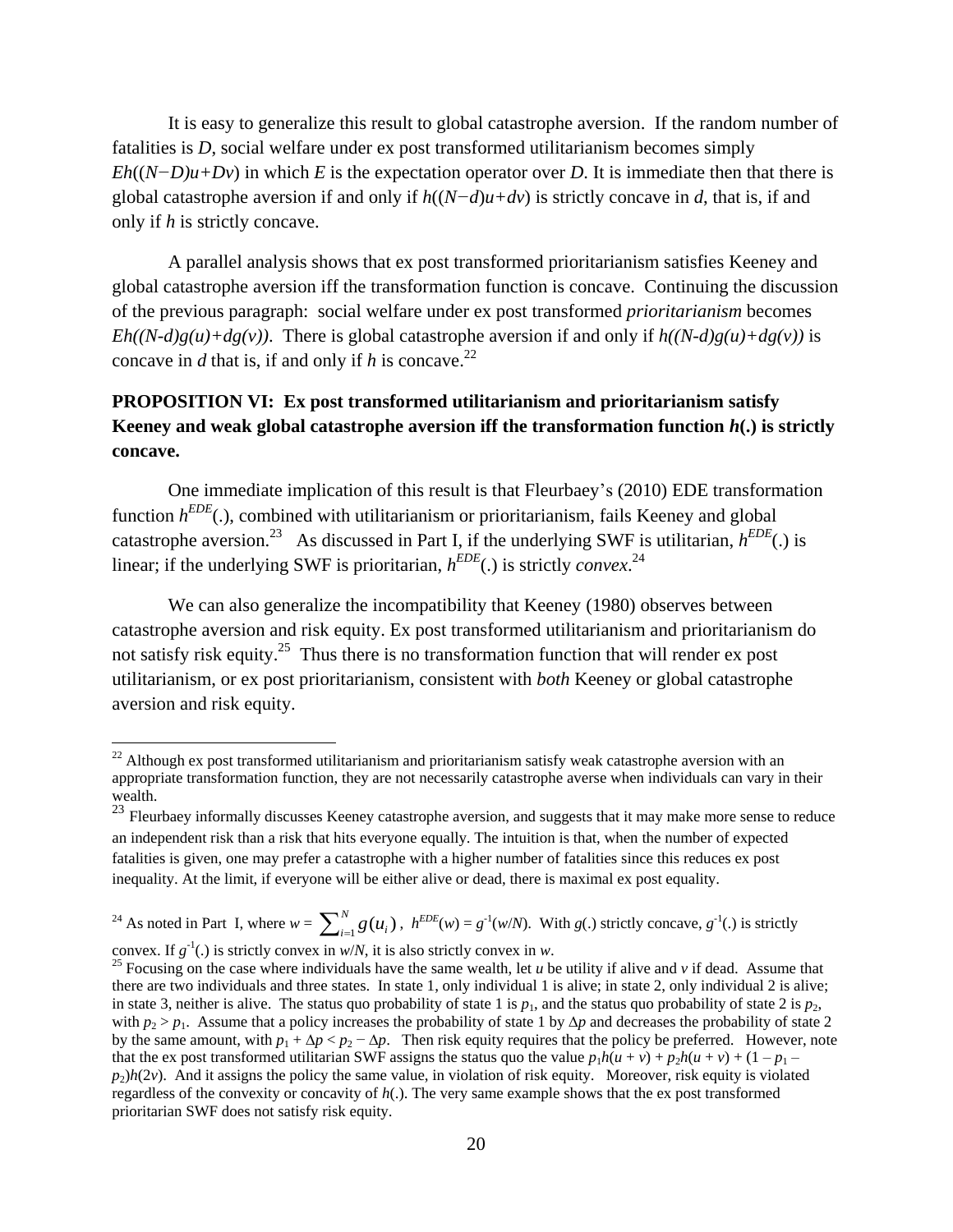More generally, some of the policy evaluation tools considered in this article (CBA, the benchmark SWFs, and the ex post transformed utilitarian or prioritarian SWF) satisfy risk equity, some satisfy Keeney and global catastrophe aversion, but none satisfy both.

# **PROPOSITION VII: Neither CBA, nor utilitarianism or prioritarianism (applied ex ante, or applied ex post with or without a transformation function), satisfy both catastrophe aversion and risk equity.**

The failure of CBA to *jointly* satisfy these properties is, thus, a substantially more general feature of policy-evaluation tools.

#### V. **Conclusion**

Cost-benefit analysis (CBA) evaluates the social gain from reductions in mortality risk using the concept of the value per statistical life (VSL). As a guide to public policy, CBA using VSL exhibits several properties concerning the social value of reducing mortality risk to different people that some commentators perceive to be undesirable, such as positive sensitivity to wealth and unequal value of risk reduction.

We evaluate several prominent social welfare functions (SWFs) and find that these do not necessarily share the same properties as CBA. In particular, the utilitarian SWF, like CBA, exhibits positive wealth sensitivity; the ex post and ex ante prioritarian SWFs may or may not, depending on parametric assumptions. Positive sensitivity to baseline risk (the dead-anyway effect) is characteristic of CBA and the ex ante prioritarian SWF, but the utilitarian and ex post prioritarian SWFs are insensitive to baseline risk. None of the approaches value risk reductions equally in a population, except for the ex post prioritarian SWF under restrictive conditions. Both CBA and the ex ante prioritarian SWF exhibit some preference for risk equity. Neither CBA nor any of the three SWFs exhibit catastrophe aversion, although this property is satisfied by transformed versions of ex post utilitarianism and prioritarianism for appropriate transformation functions when individuals have equal wealth. We strengthen Keeney's (1980) result concerning the impossibility of finding a policy-evaluation methodology that simultaneously satisfies risk equity and catastrophe aversion.

In summary, some combinations of properties that one may find desirable in a method for ranking social policies can be satisfied by appropriate choice of a social welfare function, but others cannot (at least by the SWFs we have examined here). A preference for risk equity requires positive sensitivity to baseline risk and is incompatible with catastrophe aversion. It is interesting to note that the set of properties characteristic of CBA is not inherent to any of the SWFs we have considered, although it can be mimicked by ex ante prioritarianism with appropriate parametric assumptions. Finally, we remind the reader that we have not analyzed how the rank-weighted and leximin SWFs evaluate the social value of risk reduction; that is a topic for future research.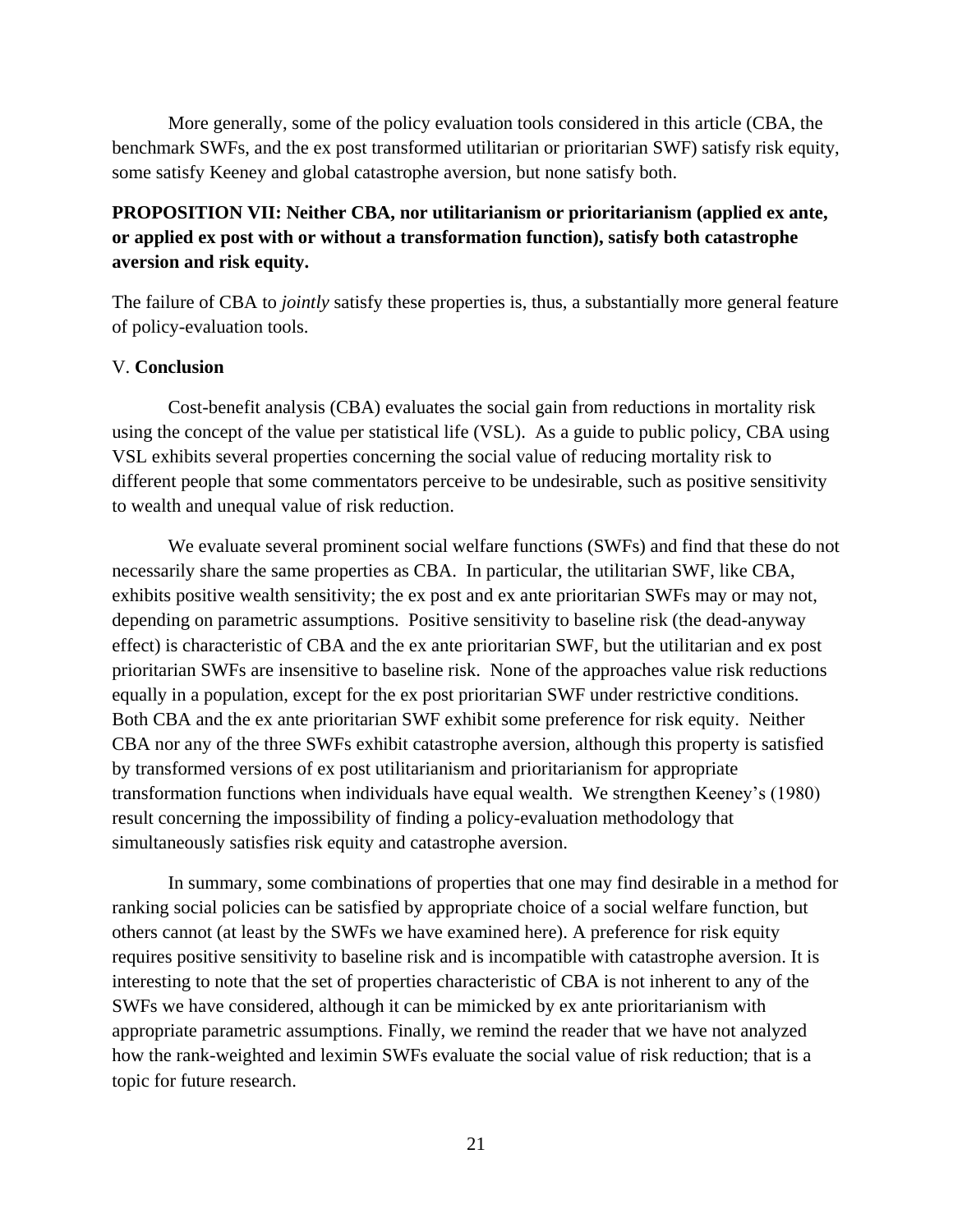# **Appendix**

# *A. Comparing Degrees of Wealth-Sensitivity*

Consider the case in which  $p_i = p_j = p$  and  $c_i > c_j$ . The article (Part II.A.) characterized CBA and the benchmark SWFs as positively "wealth sensitive" in valuing individual risk reduction if  $\frac{\partial W}{\partial p_i} > 1$ / *i j*  $W / \partial p$  $W / \partial p$  $\frac{\partial W}{\partial p_i}$  $\partial W / \partial p$ in this case. However, we can also compare the *degree* of wealth

sensitivity of different policy-evaluation tools. Consider the four ratios, corresponding to CBA and the three benchmarks. Assume the standard utility model.

Ratio 1 (CBA): 
$$
\frac{VSL_i}{VSL_j} = \frac{u(c_i) - v(c_i)}{u(c_j) - v(c_j)} \frac{pu'(c_j) + (1 - p)v'(c_j)}{pu'(c_i) + (1 - p)v'(c_i)}
$$

Ratio 2 (utilitarianism): 
$$
\frac{\partial W^U / \partial p_i}{\partial W^U / \partial p_j} = \frac{u(c_i) - v(c_i)}{u(c_j) - v(c_j)}
$$

Ratio 3 (ex post prioritarianism):  $\sqrt{2p_i}$  –  $g(u(c_i)) - g(v(c_i))$  $\frac{EPP}{P}$  /  $\frac{\partial p_i}{\partial p_j}$  =  $\frac{g(u(c_i)) - g(v(c_i))}{g(u(c_j)) - g(v(c_j))}$  $\frac{W^{EPP} / \partial p_i}{\partial y_i} = \frac{g(u(c_i)) - g(v(c_i))}{g(v(c_i))}$  $\frac{W^{m+1}/\partial p_i}{W^{EPP}/\partial p_j} = \frac{g(u(c_i))-g(v(c_i))}{g(u(c_j))-g(v(c_i))}$  $\frac{\partial W^{EPP} / \partial p_i}{\partial W^{EPP} / \partial p_j} = \frac{g(u(c_i)) - g(v)}{g(u(c_j)) - g(v)}$ 

$$
UW \rightarrow Up_j \quad g(u(c_j)) - g(v(c_j))
$$
  
Ratio 4 (ex ante prioritarianism):
$$
\frac{\partial W^{EAP} / \partial p_i}{\partial W^{EAP} / \partial p_j} = \frac{u(c_i) - v(c_i)}{u(c_j) - v(c_j)} \frac{g'(pu(c_i) + (1 - p)v(c_i))}{g'(pu(c_j) + (1 - p)u(c_j))}
$$

*EAP*

Note that Ratio 1 and Ratio 2 are greater than unity: both CBA and utilitarian have positive wealth sensitivity. But note also that Ratio 1 is greater than Ratio 2 (as long as *u*(.) or *v*(.) or both are concave, an assumption of our standard VSL model). Thus CBA is *more* sensitive to wealth, in valuing risk reduction, than the utilitarian SWF. A given proportional increase in wealth (by  $c_i/c_i$ ) produces a greater proportional increase in the social value of risk reduction, using CBA as the measure of social value, than if the utilitarian SWF is used as the measure of social value.

Note that this comparison of ratios is an *ordinal* feature of CBA and the utilitarian SWF. If  $W^{CBA}$  is replaced by  $f(W^{CBA})$  and  $W^U$  by  $f^*(W^U)$ , both  $f$  and  $f^*$  strictly increasing, then Ratio 1 remains greater than Ratio 2.

Not only is CBA more wealth sensitive than utilitarianism. It is also more wealth sensitive than ex ante prioritarianism: Ratio 1 exceeds Ratio 4. Observe indeed that Ratio 2 exceeds Ratio 4 and thus the result holds since Ratio 1 exceeds Ratio 2.

Finally, CBA is more wealth sensitive than ex post prioritarianism with a zero bequest function or a non-zero bequest function and suitable restrictions on the form of *g*(.) and *u*(.). (For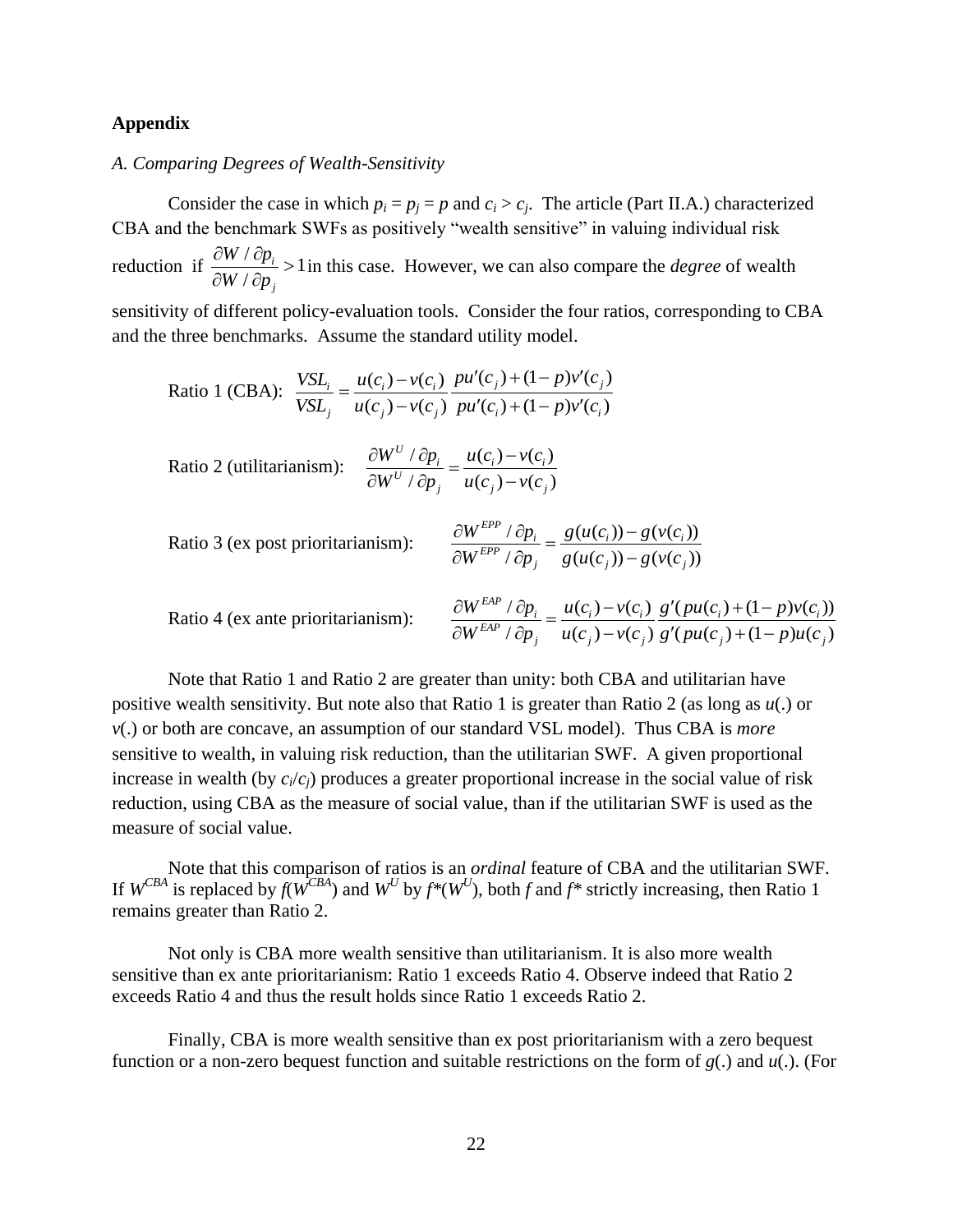instance,  $v(.) = ku(.)$ , with  $0 < k < 1$  and  $g(x) =$ 1 1  $x^{1-\gamma}$ γ - $\overline{a}$ for any  $\gamma > 0$ ,  $\gamma \neq 1$ , or  $g(x) = \log x$ . Under these restrictions, observe that Ratio 2 exceeds Ratio 3 and thus the result holds since Ratio 1 exceeds Ratio 2.)

B. *Risk Equity*

#### 1. CBA with Equivalent Variations Satisfies a Weak Preference for Risk Equity

Individual *i* has survival probability  $p_i$ , individual *j* has survival probability  $p_i$ , with  $p_j$ *pi*. Both individuals have the same wealth *c*. If a policy decreases *i*'s survival probability by ∆*p* and increases *j*'s by the same amount, then the individuals' equivalent variations for the policy are as follows, with  $\Delta c_i < 0$  and  $\Delta c_i > 0$ .

(1) 
$$
u(c + \Delta c_i)p_i + v(c + \Delta c_i)(1 - p_i) = u(c)(p_i - \Delta p) + v(c)(1 - p_i + \Delta p)
$$

(2)  $u(c + \Delta c_i)p_i + v(c + \Delta c_i)(1-p_i) = u(c)(p_i + \Delta p) + v(c)(1-p_i - \Delta p)$ 

Equation (1) simplifies to:

(3) 
$$
[u(c) - u(c + \Delta c_i)]p_i + [v(c) - v(c + \Delta c_i)](1 - p_i) = [u(c) - v(c)] \Delta p
$$

Similarly, (2) simplifies to:

(4) 
$$
[u(c + \Delta c_j) - u(c)]p_j + [v(c + \Delta c_j) - v(c)](1 - p_j) = [u(c) - v(c)]\Delta p
$$

Thus:

(5) 
$$
[u(c) - u(c + \Delta c_i)]p_i + [v(c) - v(c + \Delta c_i)](1 - p_i) =
$$

$$
[u(c + \Delta c_j) - u(c)]p_j + [v(c + \Delta c_j) - v(c)](1 - p_j)
$$

Use the abbreviations  $A^*$  to mean  $[u(c) - u(c + \Delta c_i)]$ ,  $B^*$  to mean  $[v(c) - v(c + \Delta c_i)]$ , A to mean  $[u(c + \Delta c_i) - u(c)]$  and *B* to mean  $[v(c + \Delta c_i) - v(c)].$ 

Because  $u' > v'$ ,  $A^* > B^*$  and therefore  $p_iA^* + (1 - p_i)B^* > p_iA^* + (1 - p_i)B^*$ .

It is therefore impossible that  $-\Delta c_i = \Delta c_i$ . If that were the case, we would have a contradiction. It would follow (given the weak concavity of  $u(.)$  and  $v(.)$ ) that  $A^* \ge A$  and  $B^* \ge B$ , and thus that  $p_i A^* + (1 - p_i) B^* > p_i A + (1 - p_i) B$ , i.e., the left side of equation 5 would be greater than the right. Note, finally, that the term  $p_iA^* + (1 - p_i)B^*$ , the left side of equation 5, is *decreasing* in ∆*ci*. (This can be seen by differentiating that term with respect to ∆*ci*.) Thus, for equation (5) to hold, it must be that  $-\Delta c_i < \Delta c_i$ , or the sum of equivalent variations is positive and risk equity preference holds.

#### 2. CBA with Compensating Variations Can Violate a Weak Preference for Risk Equity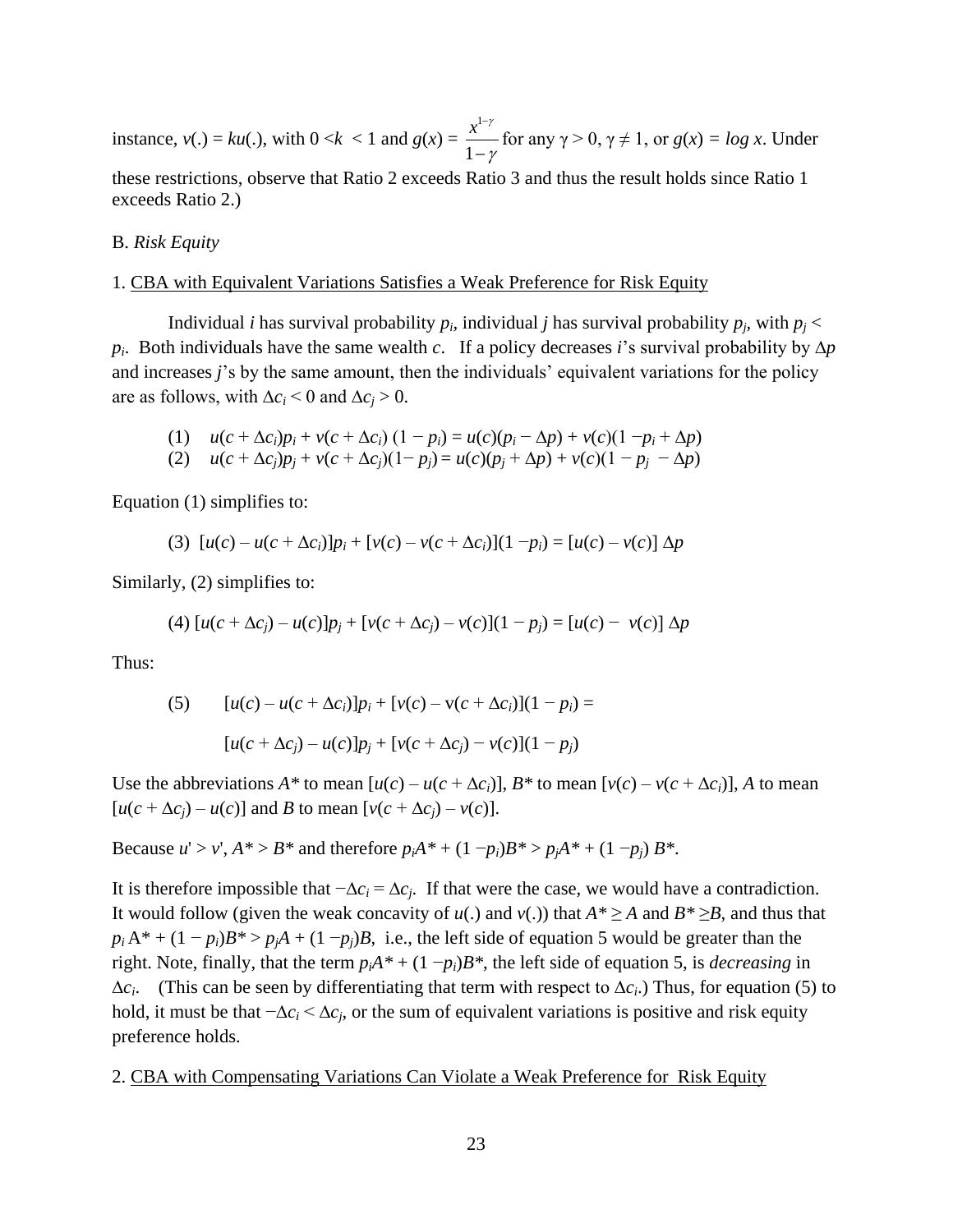As before, let individual *i* have survival probability  $p_i$ , and individual *j* survival probability  $p_j$ , with  $p_j < p_i$ . Both individuals have the same wealth *c*. If a policy decreases *i*'s survival probability by ∆*p* and increases *j*'s by the same amount, then the individuals' *compensating* variations for the policy are as follows, with  $\Delta c_i$  < 0 and  $\Delta c_i$  > 0.

$$
(1^*) \t u(c)p_i + v(c) (1 - p_i) = u(c - \Delta c_i)(p_i - \Delta p) + v(c - \Delta c_i)(1 - p_i + \Delta p)
$$

$$
(2^*) \qquad u(c)p_j + v(c)(1-p_j) = u(c - \Delta c_j)(p_j + \Delta p) + v(c - \Delta c_j)(1-p_j - \Delta p)
$$

To see a simple case where  $-\Delta c_i > \Delta c_i$  and thus weak risk equity preference fails, let *v*(.)  $= 0$ ,  $p_i = 1$ , and  $p_i = 0$ , and  $u(.)$  be the square root function. Equation (1<sup>\*</sup>) simplifies to:

(3\*) 
$$
c \frac{1 - (1 - \Delta p)^2}{(1 - \Delta p)^2} = -\Delta c_i
$$

Equation (2<sup>\*</sup>) simplifies to  $\Delta c_i = c$ . A little manipulation of (3<sup>\*</sup>) shows that, if  $\Delta p > 1 - \sqrt{1/2} \approx .3$ , then  $-\Delta c_i > c$ .

## 3. Ex Ante Prioritarianism

In Part II.D we stated that ex ante prioritarianism satisfies a weak preference for risk equity. This can be easily demonstrated. Assume, as before,  $p_i > p_i$  and both individuals have the same wealth *c*. Assume policy *a* decreases *i*'s survival probability by ∆*p* and increases *j*'s by ∆*p*, where  $p_j + \Delta p \leq p_i - \Delta p$ . Let  $U_i^a$  denote *i*'s expected utility for the policy, i.e.,  $(p_i - \Delta p) u(c) + (1$  $(p_i + \Delta p) v(c)$ . Similarly,  $U_j^a = (p_j + \Delta p) u(c) + (1 - p_j - \Delta p) v(c)$ . According to ex ante prioritarianism, the change in social value associated with the policy is  $g(U_i^a) + g(U_j^a) - g(U_i)$  $g(U_j)$ , so the policy is preferred iff  $g(U_j^a) - g(U_j) > g(U_i) - g(U_i^a)$ . Note, now, that  $U_j^a - U_j = U_i U_i^a = \Delta p$  [*u*(*c*) – *v*(*c*)], which is greater than zero because *u*(*c*) > *v*(*c*). Moreover, because *u*(*c*) >  $v(c)$  and  $p_j + \Delta p \le p_i - \Delta p$ , it follows that  $U_j^a \le U_i^a$ . Thus, by strict concavity of  $g(.)$ ,  $g(U_j^a)$  $g(U_j) > g(U_i) - g(U_i^a)$ .

In Part II.D., we also indicated that ex ante prioritarianism with a logarithmic  $g(.)$ function and a zero bequest function satisfies a strong preference for risk equity (i.e., even where the individuals don't have the same wealth). Indeed, we then have  $g(U_j^a) - g(U_j) - g(U_i) + g(U_j)$  $g(U_i^a) = \log(p_i + \Delta p) - \log p_i + \log(p_i - \Delta p) - \log p_i$ , which is always positive as soon as  $p_i + \Delta p$  $\leq p_i - \Delta p$ . Nevertheless the result that ex ante prioritarianism satisfies risk equity in the strong sense does not extend beyond the special logarithmic case. Indeed, with a zero bequest function, the logarithmic function is the only strictly concave *g*(.) function with this property. To see that, observe that wealth has no effect on  $g(U_j^a) - g(U_j)$  for an infinitesimal  $\Delta p$  only when  $F(c)$  $=g'(pu(c))u(c)$  is independent from c. We obtain  $F'(c) = g''(pu(c))pu'(c)u(c) + g'(pu(c))u'(c)$ , so that  $F'(c) = 0$  for all *c* is equivalent to  $-xg''(x)/g'(x) = 1$  for all *x*, or  $g(.) = \log$ .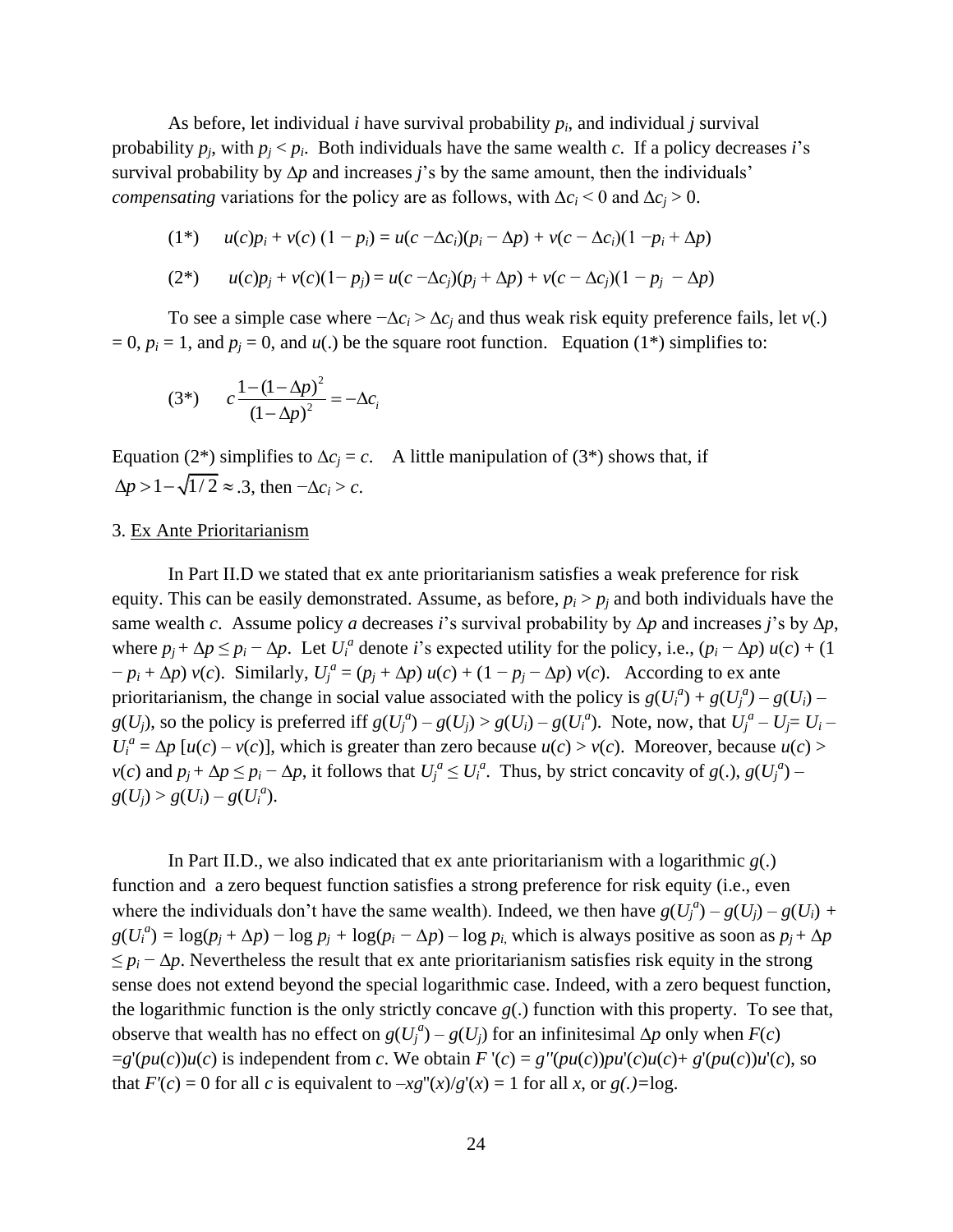#### C. *Equal Value of Risk Reduction*

In Part III.A., we proved that the ex post transformed utilitarian SWF does not satisfy equal value of risk reduction with a zero bequest function. We also indicated that this result generalizes to the case of a non-zero bequest function, and that the ex post transformed prioritarian SWF does not satisfy equal value of risk reduction. We now demonstrate these latter results.

#### 1. Ex Post Transformed Utilitarian SWF

Assume that, in the status quo, individuals *i* and *j* are dead in both state *s* and state *s\**. Individual *i* has wealth  $c_i$  and individual *j* wealth  $c_j$ . Both states have the same probability π. Assume that the  $N-2$  individuals other than *i*, in state *s*, have total utility *L*. (In other words, *L* = ,  $[l_k^s u(c_k) + (1 - l_k^s)v(c_k)]$  $\sum_{k \neq i,j}$  $l_k^s u(c_k) + (1 - l_k^s)v(c_k)$  $\sum_{k \neq i,j} [l_k^s u(c_k) + (1 - l_k^s)v(c_k)]$ , where  $l_k^s$  $l_k^s$  takes the value 1 if individual *k* is alive in state *s* and 0 if she is dead, and  $c_k$  is *k*'s wealth.) Similarly, assume that the  $N-2$  individuals other than *i* and *j*, in state *s\**, have total utility *L\**.

One policy saves individual *i* in state *s*; a second policy saves individual *j* in state *s\**. (Thus the first policy reduces *i*'s fatality risk by  $\pi$ , and the second policy reduces *j*'s fatality risk by the same amount.) The change in social value from the first policy is:  $πh(L + u(c_i) + v(c_i))$  –  $\pi h(L + v(c_i) + v(c_j))$ . The change in social value from the second policy is  $\pi h(L^* + v(c_i) + u(c_j))$  $\pi h(L^* + v(c_i) + v(c_j)).$ 

Let  $u(.)$  and  $v(.)$  be any utility functions that satisfy the standard model. Pick  $c_j$  and  $c_i$ ,  $L$ , *L\** so that

(1) 
$$
c_j < c_i
$$
 and  $L + u(c_i) + v(c_j) = L^* + v(c_i) + u(c_j)$ ).

(Note that it is clearly possible to do this. For example, assume that there are two other individuals *k* and *m*, such that  $c_k = c_i$  and  $c_m = c_j$ , and *k* is alive in  $s^*$  and dead in *s*, while *m* is dead in *s\** and alive in *s*.)

Because  $u' > v'$  by the standard model, and  $c_i > c_j$ , it follows that  $L^* > L$ .

In order for ex post transformed utilitarianism to satisfy equal value of risk reduction, *h*(.), strictly increasing, must be such that

(2) 
$$
h(L + u(c_i) + v(c_j)) - h(L + v(c_i) + v(c_j)) = h(L^* + v(c_i) + u(c_j)) - h(L^* + v(c_i) + v(c_j)).
$$

Putting (1) and (2) together, plus the fact that  $h(.)$  is strictly increasing, it follows that  $L =$ *L\**. But this is impossible, since  $L^* > L$ .

#### 2. Ex Post Transformed Prioritarian SWF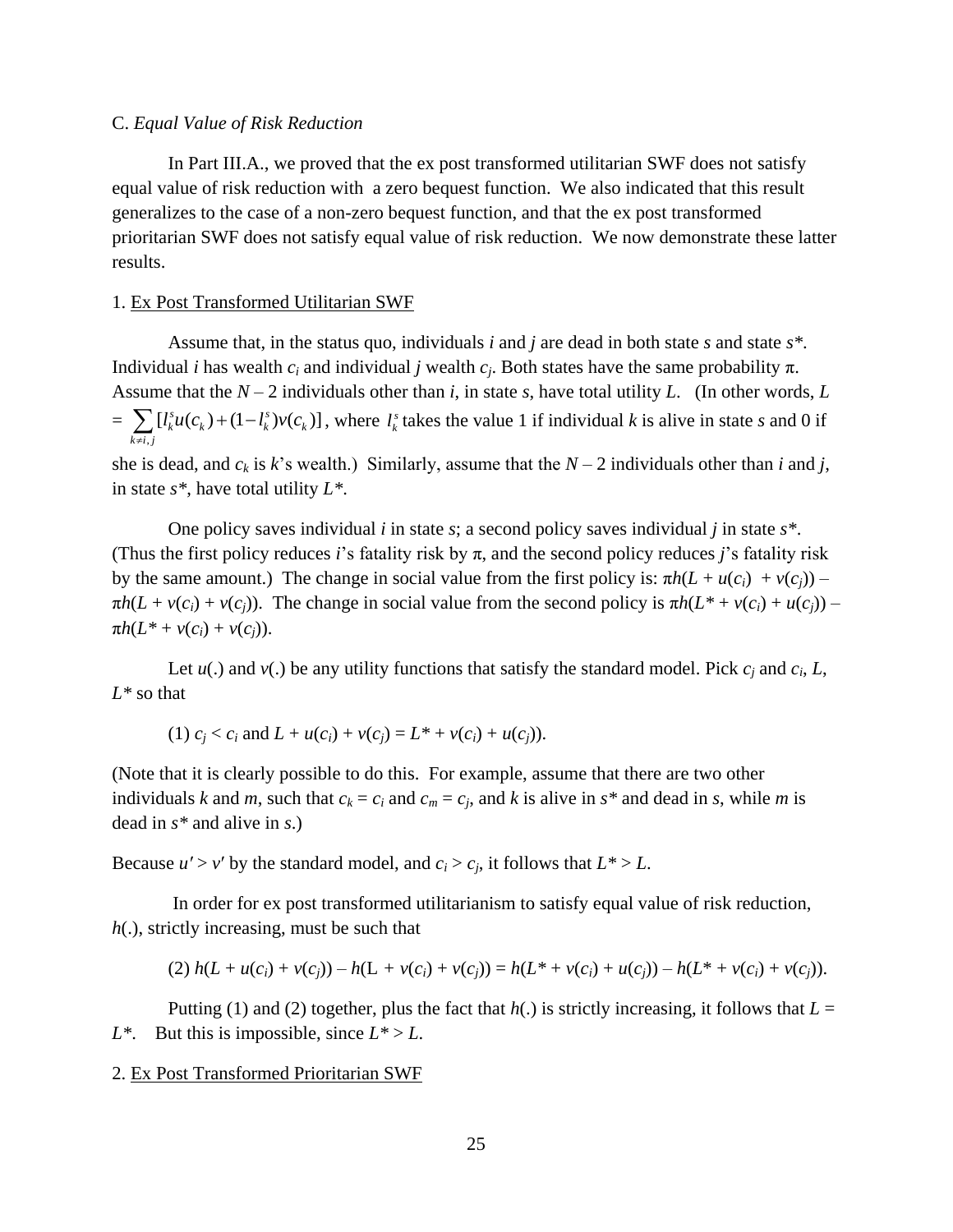We ignore the special case where  $g(u(c)) - g(v(c))$  is constant, so that ex post prioritarianism without a transformation function satisfies equal value of risk reduction. (See the comment in the footnote before Proposition III.) The question addressed here is whether introducing a transformation function enables ex post prioritarianism to satisfy equal value of risk reduction without these special assumptions on *g*(.), *u*() and *v*(.).

Leaving aside this special case, pick  $c_i$ ,  $c_i$  so that  $g(u(c_i)) - g(v(c_i)) \neq g(u(c_i)) - g(v(c_i))$ . As above, let states *s* and  $s^*$  have the same probability  $\pi$ , and let both individuals *i* and *j* be dead in both states. Let *L* be  $\sum_{k} [l_k^s g(u(c_k)) + (1 - l_k^s) g(v(c_k))]$  $\sum_{k \neq i,j}$ *l* flave the same probability *n*, and let both mutuating *l* and *f* be dead<br>  $\sum_{k \neq i,j} [l_k^s g(u(c_k)) + (1 - l_k^s) g(v(c_k))]$  and define *L*<sup>\*</sup> similarly. Arrange the incomes and alive/dead states of the other individuals so that  $L + g(u(c_i)) + g(v(c_i)) = L^*$  $g(v(c_i)) + g(u(c_i))$ . Because  $g(u(c_i)) - g(v(c_i)) \neq g(u(c_i)) - g(v(c_i))$ , it follows that  $L^* \neq L$ .

One policy saves individual *i* in state *s*, while a second saves individual *j* in state *s\**. In order for equal value of risk reduction to be satisfied, it must be the case that:

$$
h(L + g(u(c_i)) + g(v(c_j))) - h(L + g(v(c_i)) + g(v(c_j))) = h(L^* + g(v(c_i)) + g(u(c_j))) - h(L^* + g(v(c_i)))
$$
  
+  $g(v(c_j)))$ 

Because L, L<sup>\*</sup> have been chosen such that  $L + g(u(c_i)) + g(v(c_i)) = L^* + g(v(c_i)) + g(u(c_i)),$ it follows from this equation and the fact that  $h(.)$  is strictly increasing that  $L = L^*$ . But this is a contradiction.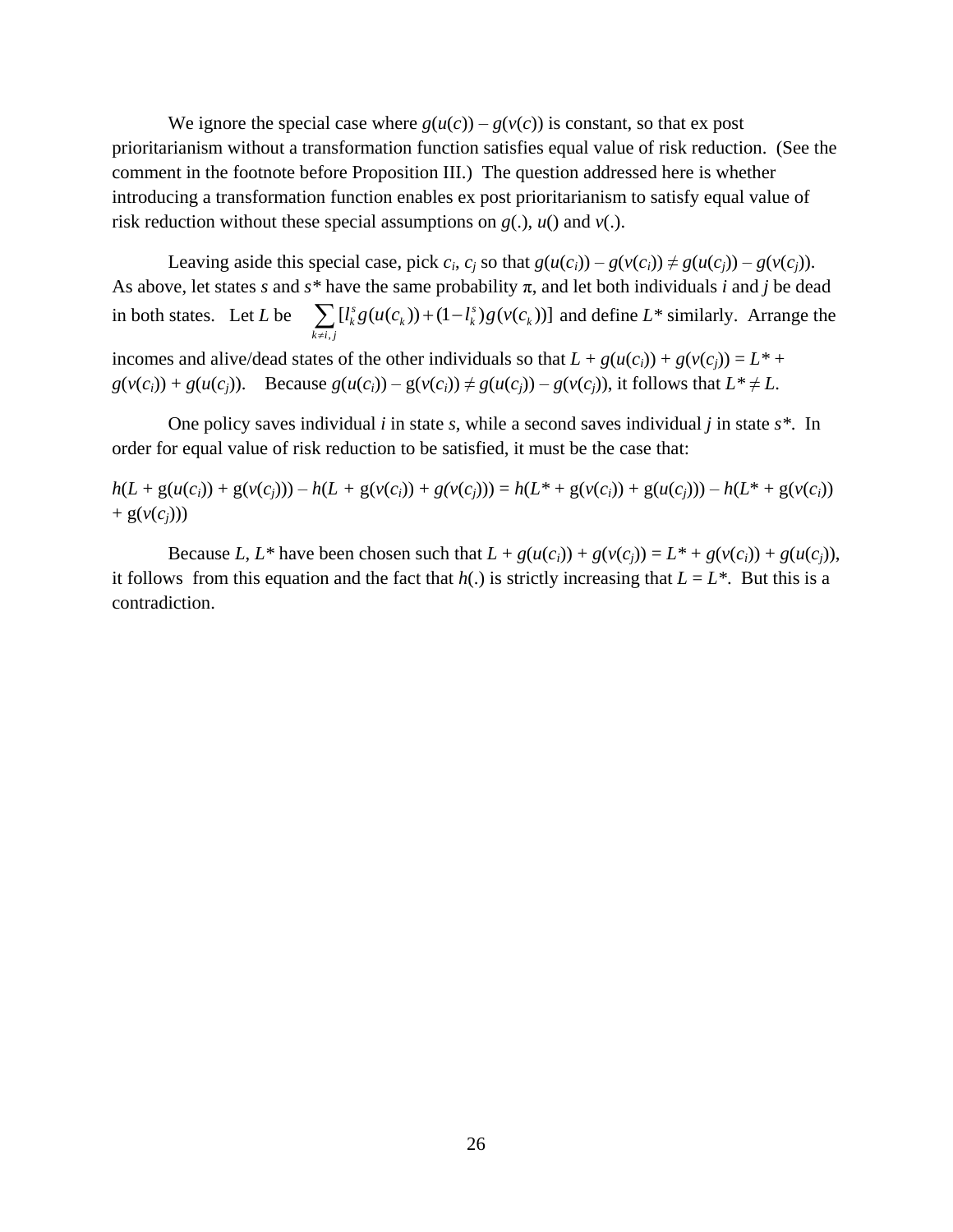#### **References**

- Adler, M., 2012. *Well-Being and Fair Distribution: Beyond Cost-Benefit Analysis*. Oxford University Press.
- Baker, R., Chilton S., Jones-Lee M. and H. Metcalf, 2008. Valuing lives equally: Defensible premise or unwarranted promise? *Journal of Risk and Uncertainty* 36, 125-38.
- Ben-Porath, E., Gilboa I., and D. Schmeidler, 1997. On the measurement of inequality under uncertainty. *Journal of Economic Theory* 75, 194–204.
- Blackorby, C., Bossert W., and D. Donaldson, 2005. *Population Issues in Social Choice Theory, Welfare Economics and Ethics*. Cambridge: Cambridge University Press.
- Blackorby, C., and D. Donaldson. 1986. Can risk-benefit analysis provide consistent policy evaluations of projects involving loss of life? *Economic Journal* 96, 758-773.
- Bossert, W. and J.A. Weymark, 2004. Utility in social choice. In S. Barbera, P.J. Hammond and C. Seidl, eds, *Handbook of Utility Theory*, vol. 2, 1099-1177. Boston: Kluwer Academic.
- Drèze, J. and N. Stern, 1987. The theory of cost-benefit analysis. In A. Auerbach and M. Feldstein, eds., *Handbook of Public Economics*, vol. 2, 909-989. Amsterdam: Elsevier Science.
- European Commission, DG Environment, 2001. Recommended interim values for the value of preventing a fatality in DG Environment cost benefit analysis. See at: http://ec.europa.eu/environment/enveco/others/pdf/recommended\_interim\_values.pdf
- Fankhauser, S., R. S. J. Tol and D.W. Pearce, 1997. The aggregation of climate change damages: A welfare theoretic approach. *Environmental and Resource Economics* 10, 249–266.
- Fleurbaey, M., 2010. Assessing risky social situations, *Journal of Political Economy* 118, 649- 680.
- Hammitt, J.K. and N. Treich, 2007. Statistical vs. identified lives in benefit-cost analysis. *Journal of Risk and Uncertainty* 35, 45-66.
- HM Treasury, 2011. *The Green Book: Appraisal and Evaluation in Central Government*, London.
- Johansson-Stenman, O., 2000. On the value of life in rich and poor countries and distributional weights beyond utilitarianism. *Environmental and Resource Economics* 17, 299-310.
- Jonsen, A. R., 1986. Bentham in a box: technology assessment and health care allocation. *Law, Medicine and Health Care* 14, 172–4.
- Kaplow, L., 2008. *The Theory of Taxation and Public Economics*. Princeton University Press.
- Keeney, R.L., 1980. Equity and public risk. *Operations Research* 28, 527-34.
- Lazarus, R.J., 1993. Pursuing "Environmental Justice": The distributional effects of environmental protection. *Northwestern University Law Review* 87, 787-856.
- Pratt, J. W., and R. J. Zeckhauser, 1996. Willingness to pay and the distribution of risk and wealth. *Journal of Political Economy* 104, 747-63.